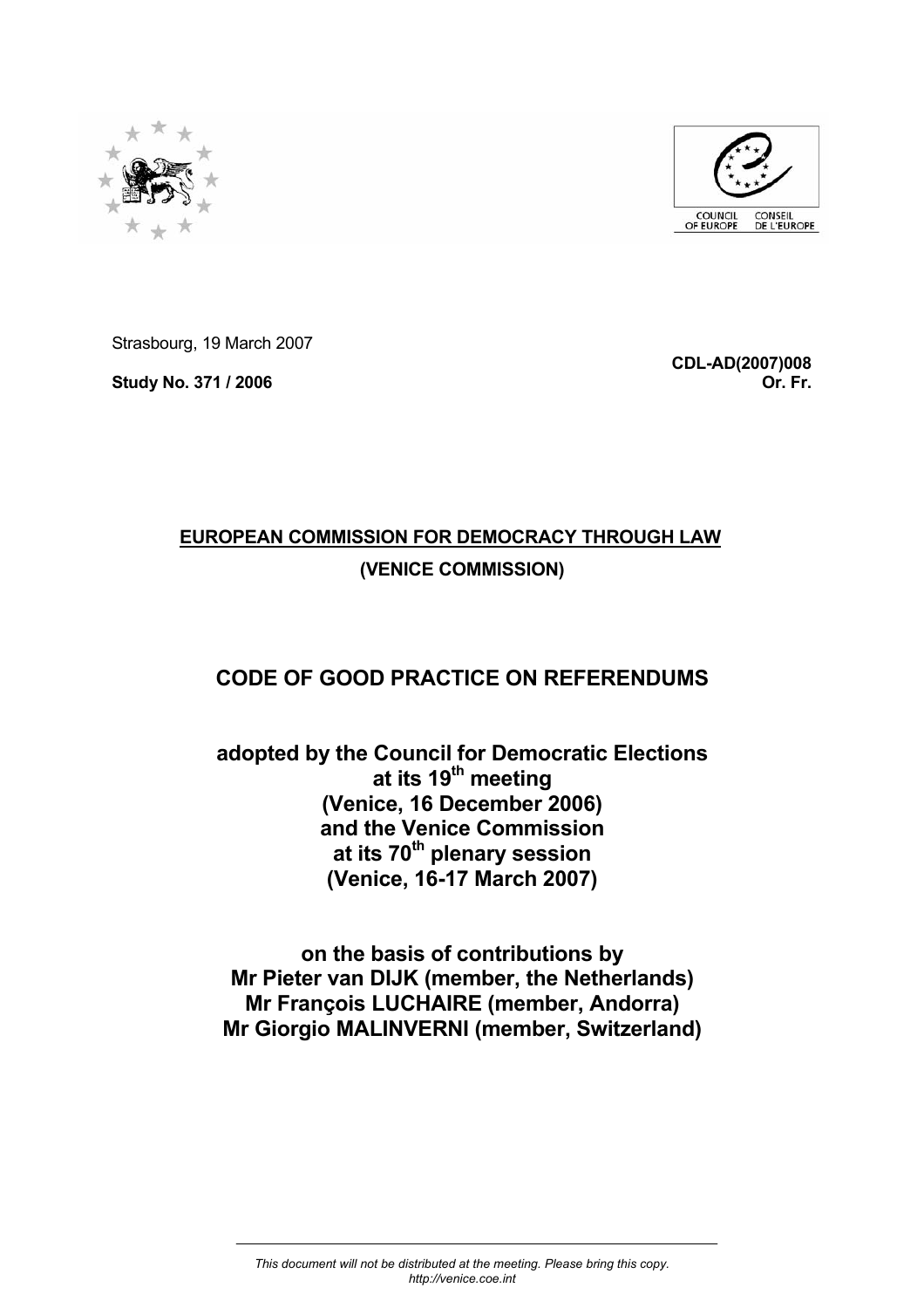# **TABLE OF CONTENTS**

| L.                                                                                         |  |
|--------------------------------------------------------------------------------------------|--|
| 1.                                                                                         |  |
|                                                                                            |  |
|                                                                                            |  |
| 2.                                                                                         |  |
|                                                                                            |  |
|                                                                                            |  |
|                                                                                            |  |
| 3.                                                                                         |  |
|                                                                                            |  |
| 3.2. Freedom of voters to express their wishes and action to combat fraud  8               |  |
| 4.                                                                                         |  |
| II.                                                                                        |  |
| 1.                                                                                         |  |
| 2.                                                                                         |  |
| 3.                                                                                         |  |
|                                                                                            |  |
|                                                                                            |  |
|                                                                                            |  |
|                                                                                            |  |
| III.                                                                                       |  |
| $\mathbf{1}$ .                                                                             |  |
| 2.                                                                                         |  |
| 3.                                                                                         |  |
| Specific rules applicable to referendums held at the request of a section of the<br>4.     |  |
| electorate and to popular initiatives (where they are provided for in the Constitution) 12 |  |
| 5.                                                                                         |  |
| 6.                                                                                         |  |
| 7                                                                                          |  |
| 8.                                                                                         |  |
|                                                                                            |  |
|                                                                                            |  |
| L                                                                                          |  |
| 1.                                                                                         |  |
|                                                                                            |  |
| 2.                                                                                         |  |
|                                                                                            |  |
|                                                                                            |  |
| 3.                                                                                         |  |
|                                                                                            |  |
|                                                                                            |  |
| II.                                                                                        |  |
| 2.                                                                                         |  |
| 3.                                                                                         |  |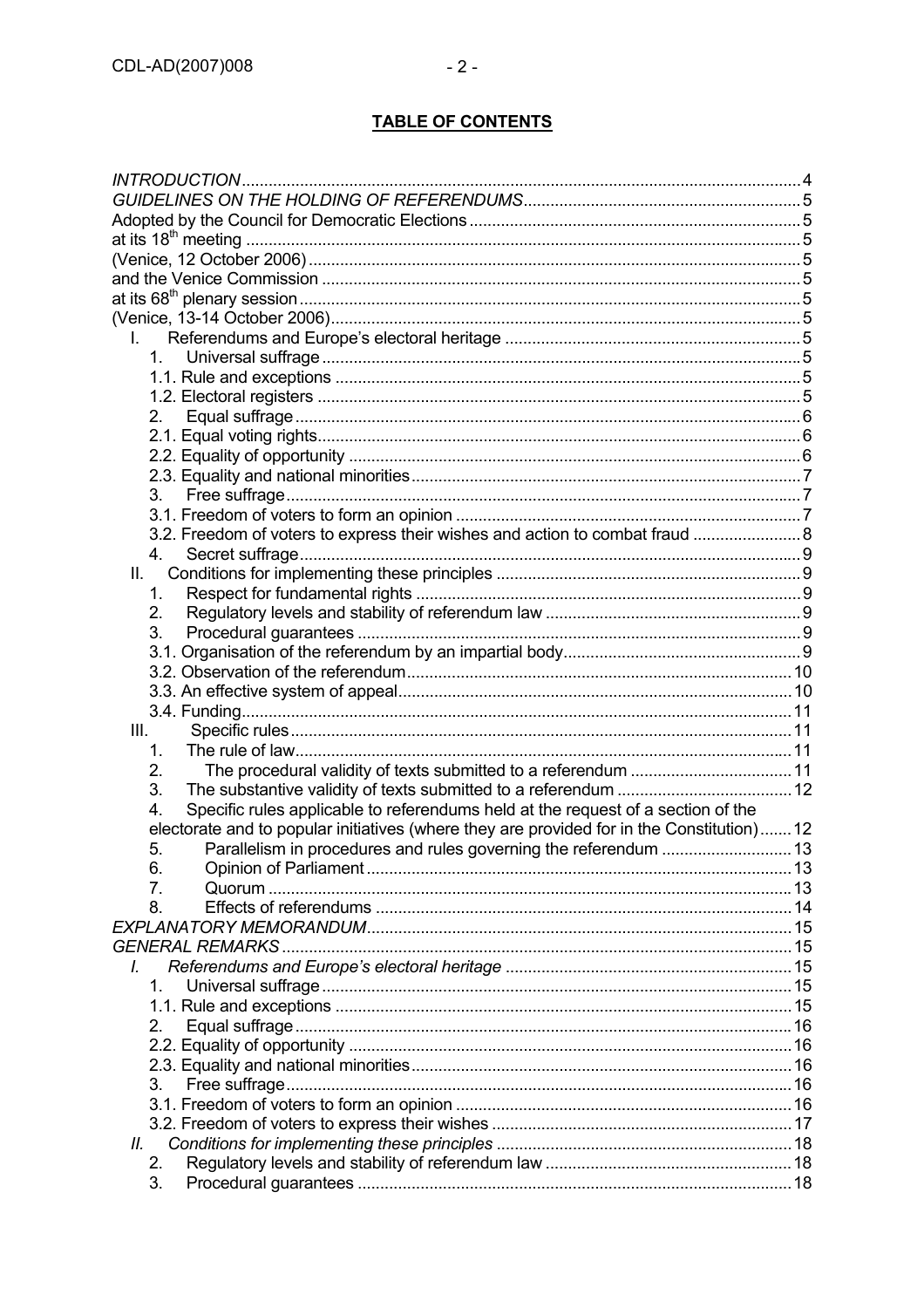| 3.1            |                                                                                           |      |
|----------------|-------------------------------------------------------------------------------------------|------|
| 3.2            |                                                                                           |      |
|                |                                                                                           |      |
| III.           |                                                                                           |      |
| 1.             |                                                                                           |      |
| 2.             |                                                                                           |      |
| 3.             |                                                                                           |      |
| 4.             | Specific rules applicable to referendums held at the request of a section of the          |      |
|                | electorate and to popular initiatives (where they are provided for in the Constitution)21 |      |
| 5.             |                                                                                           |      |
| 6.             |                                                                                           |      |
| 7 <sub>1</sub> |                                                                                           | 22   |
| 8.             |                                                                                           | . 23 |
|                |                                                                                           |      |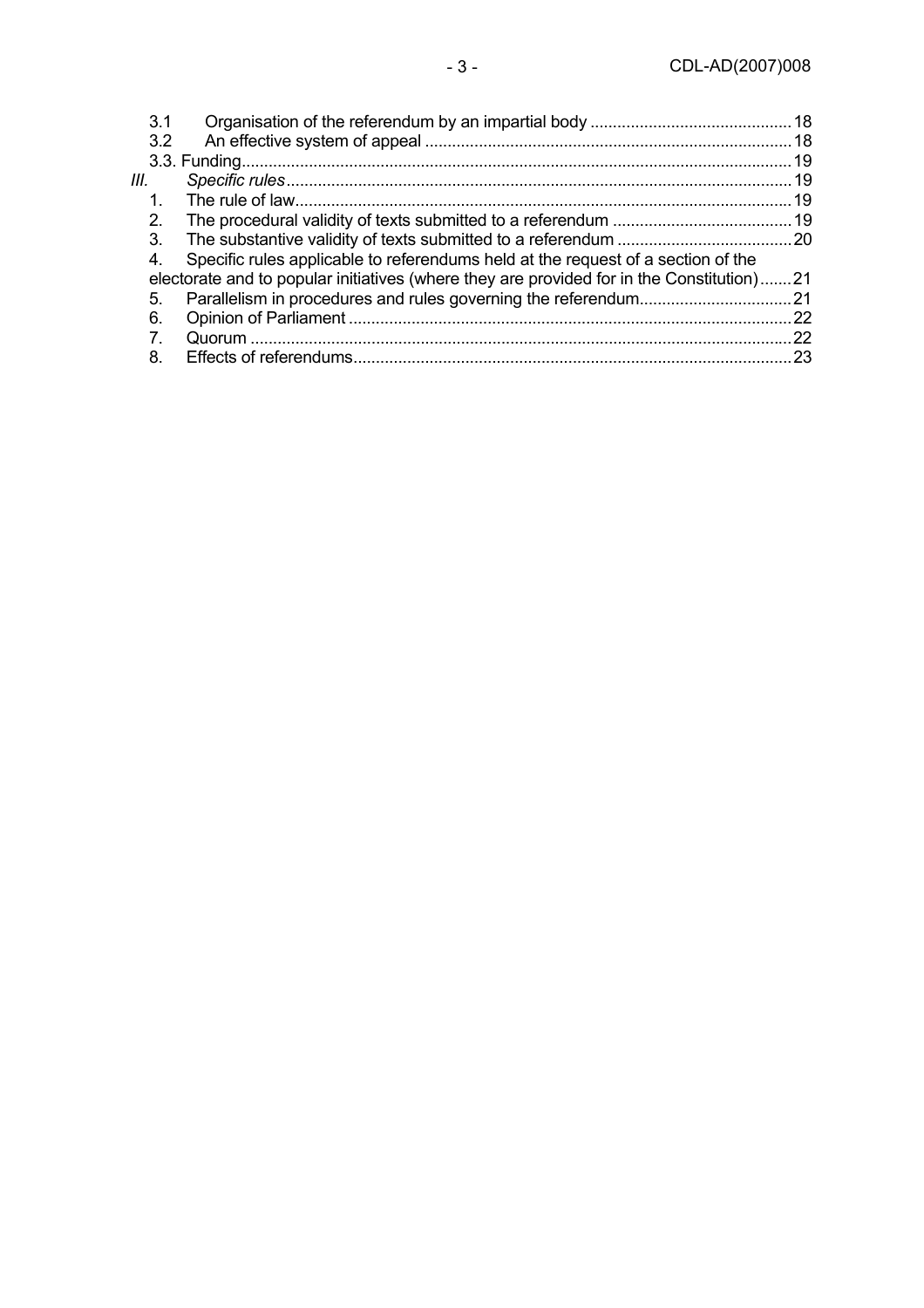# *INTRODUCTION*

*1. In response to a request from the Parliamentary Assembly, the Council for Democratic Elections and subsequently the Venice Commission adopted the Code of Good Practice in Electoral Matters in 20021 .* 

*2. This document was approved by the Parliamentary Assembly at its 2003 session (first part) and by the Congress of Local and Regional Authorities of the Council of Europe at its Spring 2003 session.* 

*3. In a solemn declaration dated 13 May 20042 , the Committee of Ministers recognised "the importance of the Code of Good Practice in Electoral Matters, which reflects the principles of Europe's electoral heritage, as a reference document for the Council of Europe in this area, and as a basis for possible further development of the legal framework of democratic elections in European countries".* 

*4. As democracy spreads through Europe, both pluralist elections and the use of referendums has become increasingly common.* 

*5. Accordingly, for several years the Parliamentary Assembly has taken an interest in the issue of referendums and good practice in this area. Its work led, on 29 April 2005, to the adoption of Recommendation 1704 (2005) on "Referendums: towards good practices in Europe"3 . The Assembly worked in co-operation with the Venice Commission in this connection; the latter submitted comments on the aforementioned recommendation at the Committee of Ministers'*  request<sup>4</sup> and drew up a summary report based on replies to a questionnaire sent to its *members on the issue of referendums. This report is entitled: "Referendums in Europe – An analysis of the legal rules in European States"5 .* 

*6. It was decided that a Council of Europe background paper on referendums should be drafted to accompany the Code of Good Practice in Electoral Matters. The Council for Democratic Elections took on this task, on the basis of contributions by three members of the Venice Commission, Mr Pieter van Dijk (Netherlands), Mr François Luchaire (Andorra) and Mr Giorgio Malinverni (Switzerland).* 

*7. The guidelines on the organisation of referendums were adopted by the Council for Democratic Elections at its 18th meeting (Venice, 12 October 2006) and by the Venice Commission at its 68th plenary session (Venice, 13-14 October 2006).* 

*8. These guidelines are accompanied by an explanatory memorandum, which was adopted by the Council for Democratic Elections at its 19th meeting (Venice, 16 December 2006) and by the Venice Commission at its 70<sup>th</sup> plenary session (Venice, 16-17 March 2007).* 

 $\overline{a}$ 

<sup>1</sup> CDL-AD(2002)023rev.

<sup>2</sup> CM(2004)83 final.

<sup>&</sup>lt;sup>3</sup>See also doc. 10498, containing the Political Affairs Committee's report (Rapporteur: Mr Mikko Elo, Finland, Socialist Group), to which is appended a working paper prepared by the Research and Documentation Centre on Direct Democracy of the Geneva Law Faculty.<br><sup>4</sup> CDL AD(2005)028

CDL-AD(2005)028.

 $5$  CDL-AD(2005)034; see also the questionnaire, CDL(2004)031, the replies, CDL-EL(2004)011, and the tables summarising the replies to the questionnaire, CDL-AD(2005)034add and CDL-AD(2005)034add2.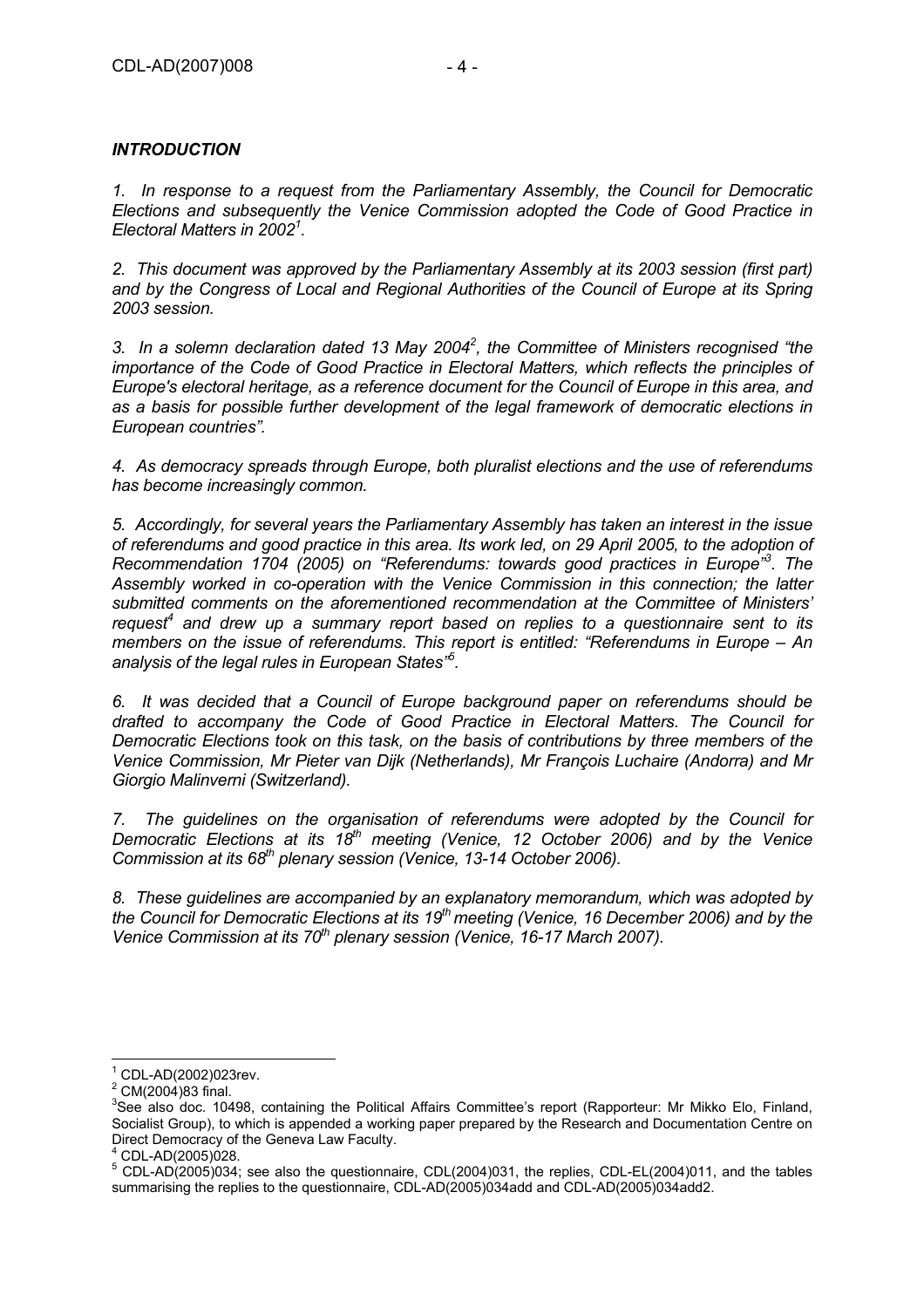# *GUIDELINES ON THE HOLDING OF REFERENDUMS*

#### **Adopted by the Council for Democratic Elections at its 18th meeting (Venice, 12 October 2006) and the Venice Commission at its 68th plenary session (Venice, 13-14 October 2006)**

# **I. Referendums and Europe's electoral heritage**

# 1. Universal suffrage

#### 1.1. Rule and exceptions

Universal suffrage means in principle that all human beings have the right to vote. This right may, however, and indeed should, be subject to certain conditions:

#### a. Age:

the right to vote must be subject to a minimum age but must be acquired, at the latest, at the age of majority;

#### b. Nationality:

i. a nationality requirement may apply;

 ii. however, it would be advisable for foreigners to be allowed to vote in local elections after a certain period of residence.

#### c. Residence:

i. a residence requirement may be imposed;

ii. residence in this case means habitual residence;

iii. a length of residence requirement may be imposed on nationals solely for local or regional elections;

iv. the requisite period of residence should be reasonable and, as a rule, should not exceed six months;

v. it is desirable that the right to vote be accorded to citizens residing abroad.

# d. Deprivation of the right to vote:

i. provision may be made for depriving individuals of their right to vote, but only subject to the following cumulative conditions:

ii. it must be provided for by law;

iii. the proportionality principle must be observed;

 iv. the deprivation must be based on mental incapacity or a criminal conviction for a serious offence;

v. furthermore, the withdrawal of political rights or finding of mental incapacity may only be imposed by express decision of a court of law.

#### 1.2. Electoral registers

Fulfilment of the following criteria is essential if electoral registers are to be reliable: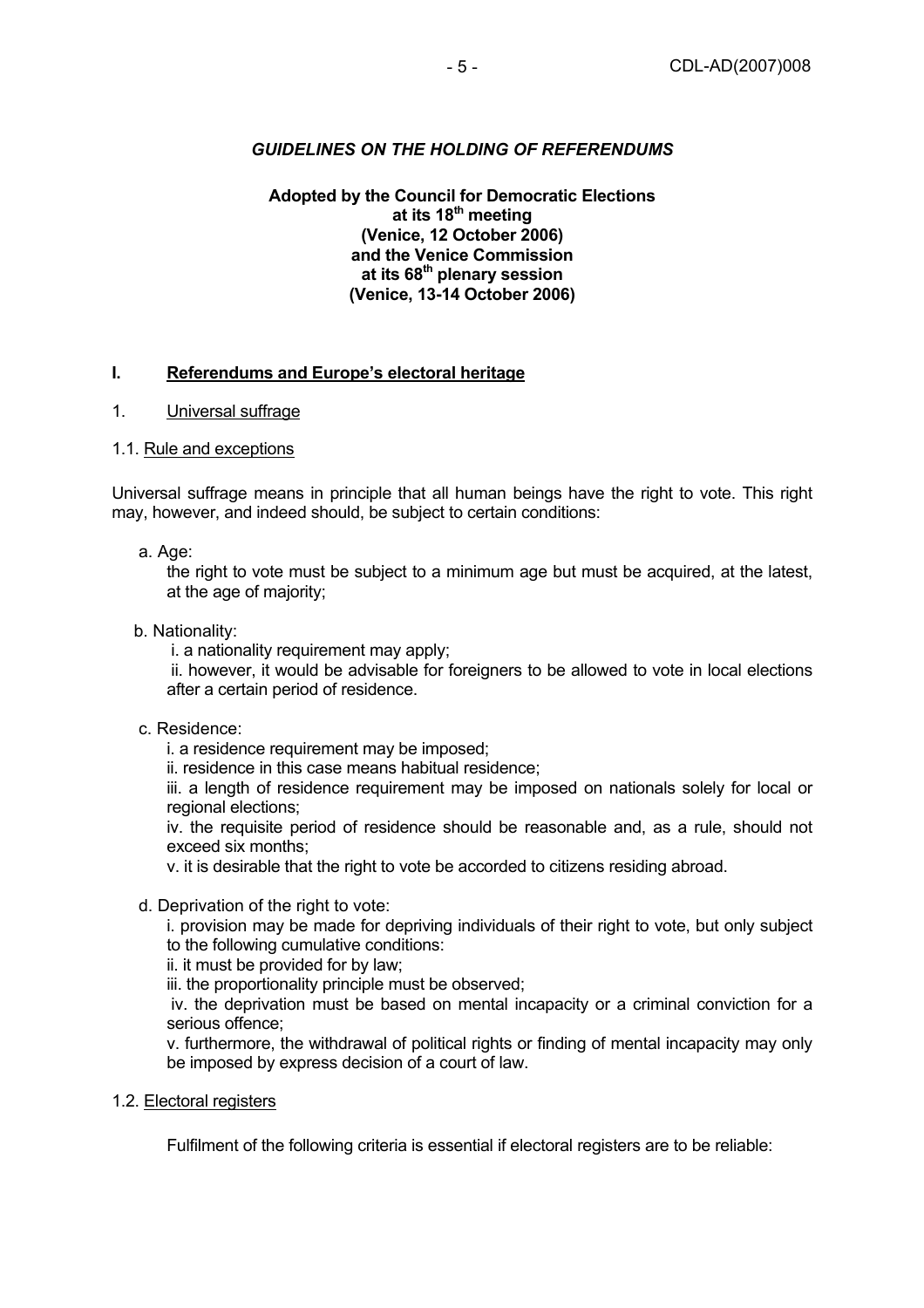i. electoral registers must be permanent or refer to a register that is constantly updated (population register or register of births, marriages and deaths);

ii. there must be regular up-dates, at least once a year. Where voters are not registered automatically, registration must be possible over a relatively long period; iii. electoral registers must be public:

iv. there should be an administrative procedure – subject to judicial control – or a judicial procedure, allowing for the registration of a voter who was not registered; the registration should not take place as a result of a decision taken by the polling station on election day;

v. a similar procedure should allow voters to have incorrect inscriptions amended within a reasonable time;

vi. provision may be made for a supplementary register as a means of giving the vote to persons who have moved or reached statutory voting age since final publication of the register.

#### 2. Equal suffrage

#### 2.1. Equal voting rights

Each voter has in principle one vote; where the electoral system provides voters with more than one vote (for example, where there are alternatives), each voter has the same number of votes<sup>6</sup>.

#### 2.2. Equality of opportunity

a. Equality of opportunity must be guaranteed for the supporters and opponents of the proposal being voted on. This entails a neutral attitude by administrative authorities, in particular with regard to:

- i. the referendum campaign;
- ii. coverage by the media, in particular by the publicly owned media;
- iii. public funding of campaign and its actors;
- iv. billposting and advertising;
- v. the right to demonstrate on public thoroughfares.

b. In public radio and television broadcasts on the referendum campaign, it is advisable that equality be ensured between the proposal's supporters and opponents.

c. Balanced coverage must be guaranteed to the proposal's supporters and opponents in other public mass media broadcasts, especially news broadcasts. Account may be taken of the number of political parties supporting each option or their election results.

d. Equality must be ensured in terms of public subsidies and other forms of backing. It is advisable that equality be ensured between the proposal's supporters and opponents. Such backing may, however, be restricted to supporters and opponents of the proposal who account for a minimum percentage of the electorate. If equality is ensured between political parties, it may be strict or proportional. If it is strict, political parties are treated on an equal footing irrespective of their current parliamentary strength or support among the electorate. If it is proportional, political parties must be treated according to the results achieved in the elections.

<sup>&</sup>lt;u>e</u><br><sup>6</sup> See, however, I.2.3.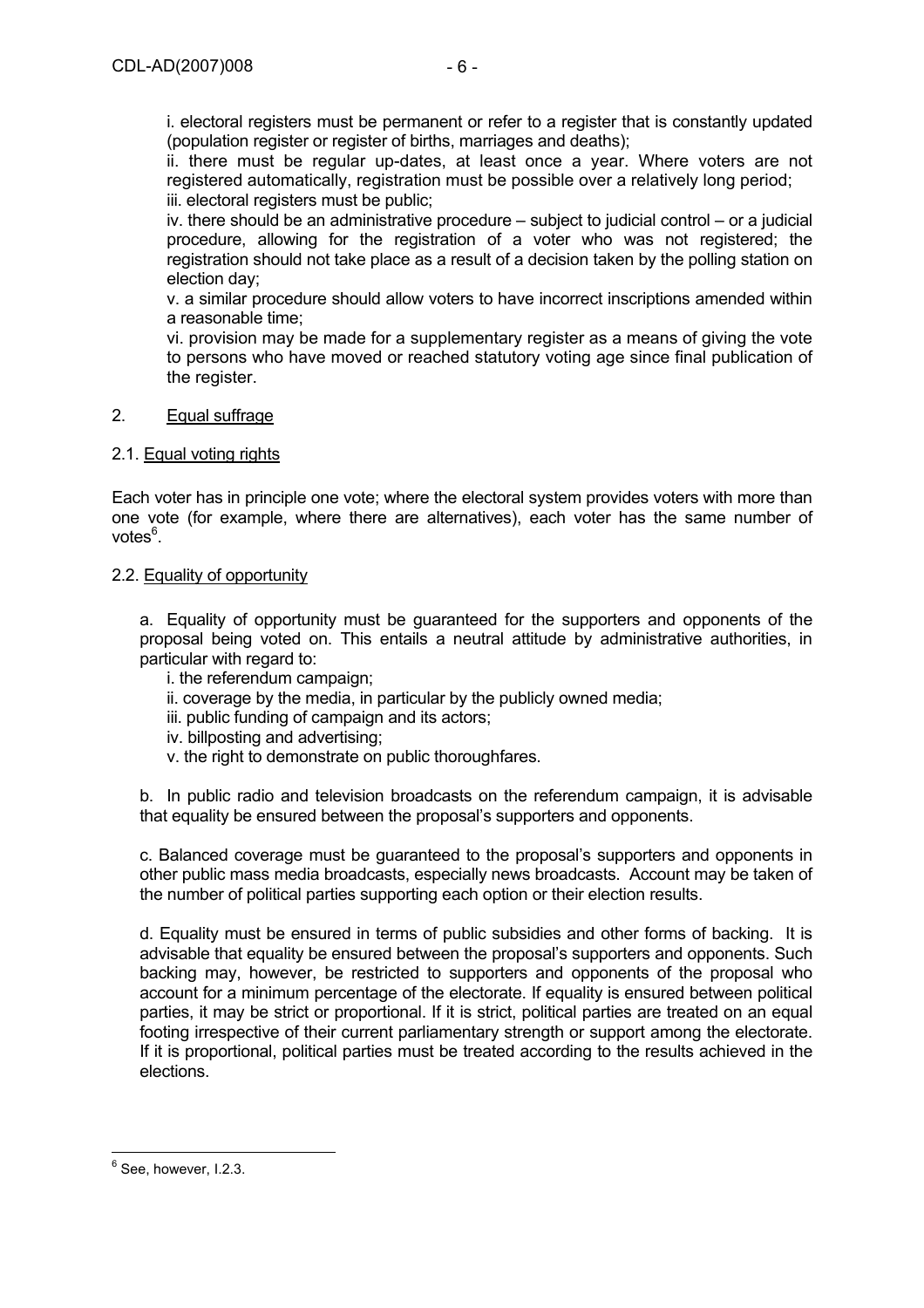e. Financial or other conditions for radio and television advertising must be the same for the proposal's supporters and opponents.

f. In conformity with freedom of expression, legal provision should be made to ensure that there is a minimum access to privately owned audiovisual media, with regard to the referendum campaign and to advertising, for all participants in the referendum.

g. Political party and referendum campaign funding must be transparent.

h. The principle of equality of opportunity can, in certain cases, lead to a limitation of spending by political parties and other parties involved in the referendum debate, especially on advertising.

i. Sanctions must be imposed in the case of breaches of the duty of neutrality.

#### 2.3. Equality and national minorities

a. Special rules providing for an exception to the normal vote-counting rules, in a proportional way, in the case of a referendum concerning the situation of national minorities do not, in principle, run counter to equal suffrage.

b. Voters must not find themselves obliged to reveal their membership of a national minority.

#### 3. Free suffrage

#### 3.1. Freedom of voters to form an opinion

a. Administrative authorities must observe their duty of neutrality (see 1.2.2.a. above), which is one of the means of ensuring that voters can form an opinion freely.

b. Contrary to the case of elections, it is not necessary to prohibit completely intervention by the authorities in support of or against the proposal submitted to a referendum. However, the public authorities (national, regional and local) must not influence the outcome of the vote by excessive, one-sided campaigning. The use of public funds by the authorities for campaigning purposes must be prohibited.

c. The question put to the vote must be clear; it must not be misleading; it must not suggest an answer; electors must be informed of the effects of the referendum; voters must be able to answer the questions asked solely by yes, no or a blank vote.

d. The authorities must provide objective information. This implies that the text submitted to a referendum and an explanatory report or balanced campaign material from the proposal's supporters and opponents should be made available to electors sufficiently in advance, as follows:

i. they must be published in the official gazette sufficiently far in advance of the vote; ii. they must be sent directly to citizens and be received sufficiently far in advance of the vote;

iii. the explanatory report must give a balanced presentation not only of the viewpoint of the executive and legislative authorities or persons sharing their viewpoint but also of the opposing one.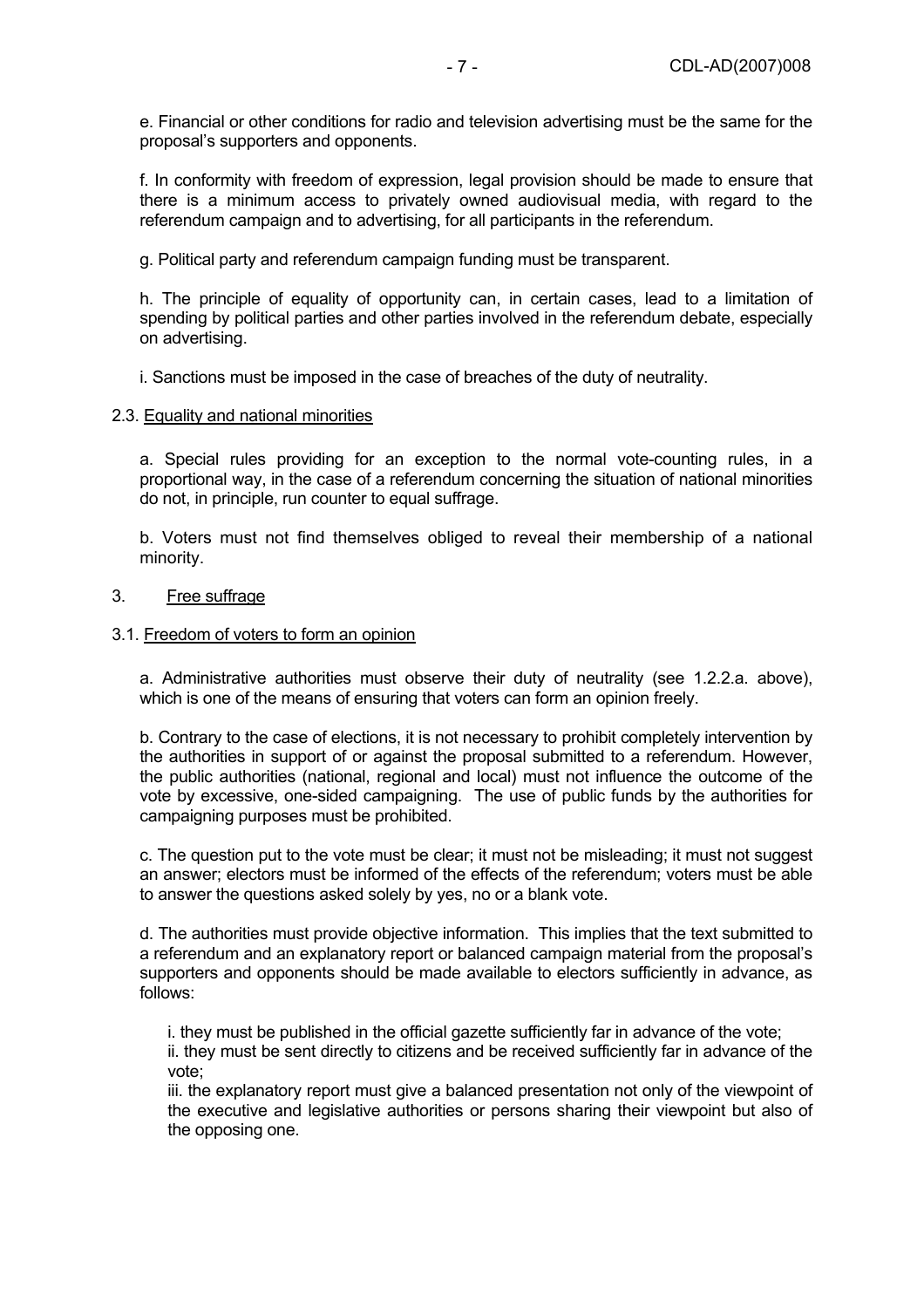e. The above information must be available in all the official languages and in the languages of the national minorities.

f. Sanctions must be imposed in the case of breaches of the duty of neutrality and of voters' freedom to form an opinion.

#### 3.2. Freedom of voters to express their wishes and action to combat fraud

#### a. Voting procedure

i. voting procedures must be readily understandable by citizens;

ii. voters should always have the possibility of voting in a polling station. Other means of voting are acceptable under the following conditions:

iii. postal voting should be allowed only where the postal service is safe and reliable; the right to vote using postal votes may be confined to people who are in hospital or imprisoned or to persons with reduced mobility or to electors residing abroad; fraud and intimidation must not be possible;

iv. electronic voting should be in conformity with Committee of Ministers' Recommendation Rec(2004)11 on Legal, operational and technical standards for evoting. In particular, it should be used only if it is safe, reliable, efficient, technically robust, open to independent verification and easily accessible to voters; the system must be transparent; unless channels of remote electronic voting are universally accessible, they shall be only an additional and optional means of voting;

v. very strict rules must apply to voting by proxy; the number of proxies a single voter may hold must be limited;

vi. mobile ballot boxes should only be allowed under strict conditions that avoid all risks of fraud;

vii. at least two criteria should be used to assess the accuracy of the outcome of the ballot: the number of votes cast and the number of voting slips placed in the ballot box;

viii. voting slips must not be tampered with or marked in any way by polling station officials;

ix. unused and invalid voting slips must never leave the polling station;

x. polling stations must include representatives of a number of parties, and the presence of observers appointed by the latter or by other groups that have taken a stand on the issue put to the vote must be permitted during voting and counting;

xi. military personnel should vote at their place of residence whenever possible. Otherwise, it is advisable that they be registered to vote at the polling station nearest to their duty station;

xii. counting should preferably take place in polling stations;

xiii. counting must be transparent. Observers, representatives of the proposal's supporters and opponents and the media must be allowed to be present. These persons must also have access to the records;

xiv. results must be transmitted to the higher level in an open manner;

xv. the state must punish any kind of electoral fraud.

b. Freedom of voters to express their wishes also implies:

i. that the executive must organise referendums provided for by the legislative system; this is particularly important when it is not subject to the executive's initiative;

ii. compliance with the procedural rules; in particular, referendums must be held within the time-limit prescribed by law;

iii. the right to accurate establishment of the result by the body responsible for organising the referendum, in a transparent manner, and formal publication in the official gazette.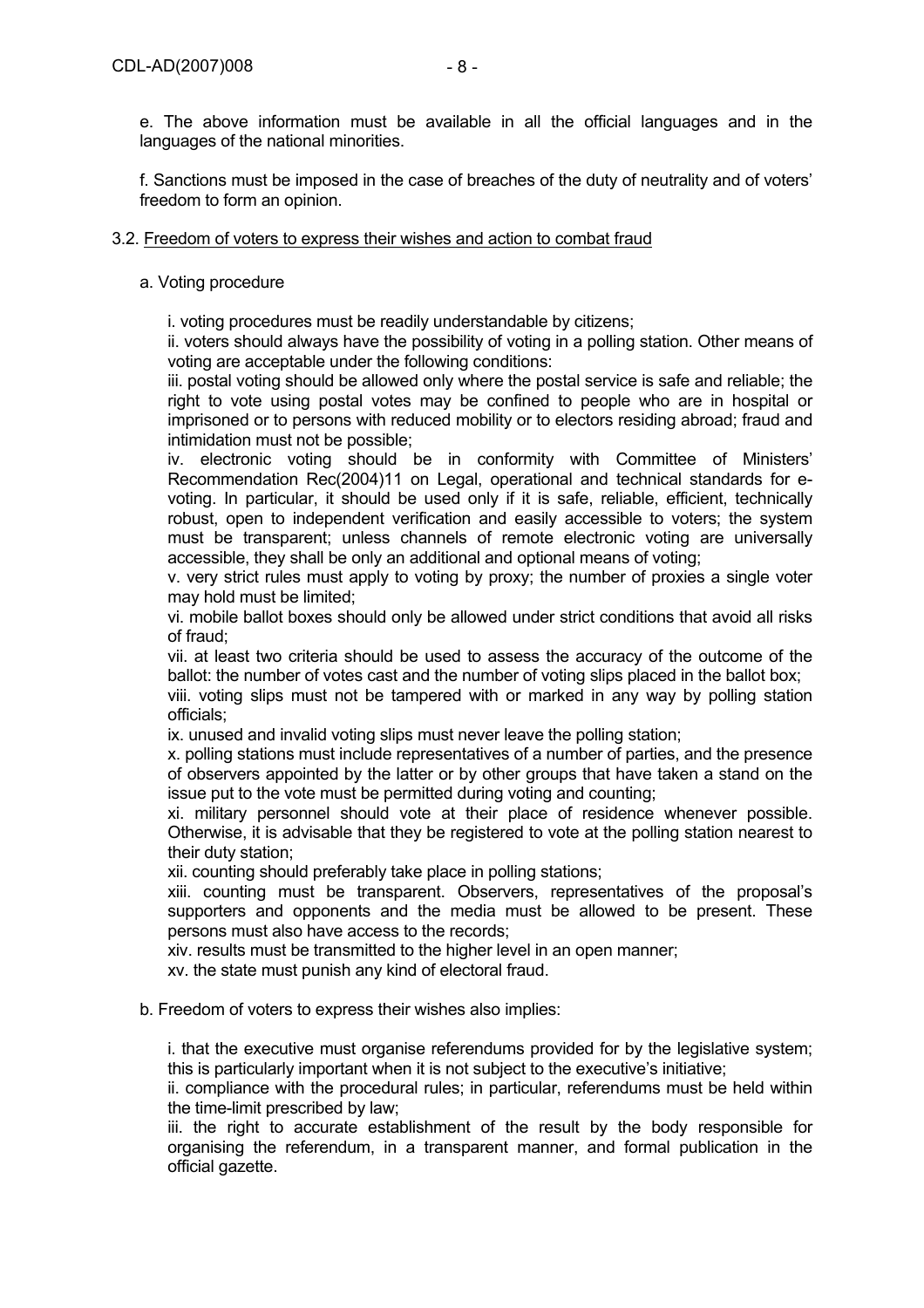# 4. Secret suffrage

a. For the voter, secrecy of voting is not only a right but also a duty, non-compliance with which must be punishable by disqualification of any ballot paper whose content is disclosed.

b. Voting must be individual. Family voting and any other form of control by one voter over the vote of another must be prohibited.

c. The list of persons actually voting should not be published.

d. There should be sanctions against the violation of secret sufrage.

# **II. Conditions for implementing these principles**

# 1. Respect for fundamental rights

a. Democratic referendums are not possible without respect for human rights, in particular freedom of expression and of the press, freedom of movement inside the country, freedom of assembly and freedom of association for political purposes, including freedom to set up political parties<sup>7</sup>.

b. Restrictions on these freedoms must have a basis in law, be in the public interest and comply with the principle of proportionality.

# 2. Regulatory levels and stability of referendum law

a. Apart from rules on technical matters and detail (which may be included in regulations of the executive), rules of referendum law should have at least the rank of a statute.

b. The fundamental aspects of referendum law should not be open to amendment less than one year before a referendum, or should be written in the Constitution or at a level superior to ordinary law.

c. Fundamental rules include, in particular, those concerning:

- the composition of electoral commissions or any other body responsible for organising the referendum;

- the franchise and electoral registers;

- the procedural and substantive validity of the text put to a referendum<sup>8</sup>;

- the effects of the referendum (with the exception of rules concerning matters of detail)

- the participation of the proposal's supporters and opponents to broadcasts of public media.

# 3. Procedural guarantees

# 3.1. Organisation of the referendum by an impartial body

a. An impartial body must be in charge of organising the referendum.

The particular, street demonstrations to support or oppose the text submitted to a referendum may be subject to<br>The particular, street demonstrations to support or oppose the text submitted to a referendum may be subject t authorisation: such authorisation may be refused only on the basis of overriding public interest, in accordance with the general rules applicable to public demonstrations.<br><sup>8</sup> See sections III.2 and III.3.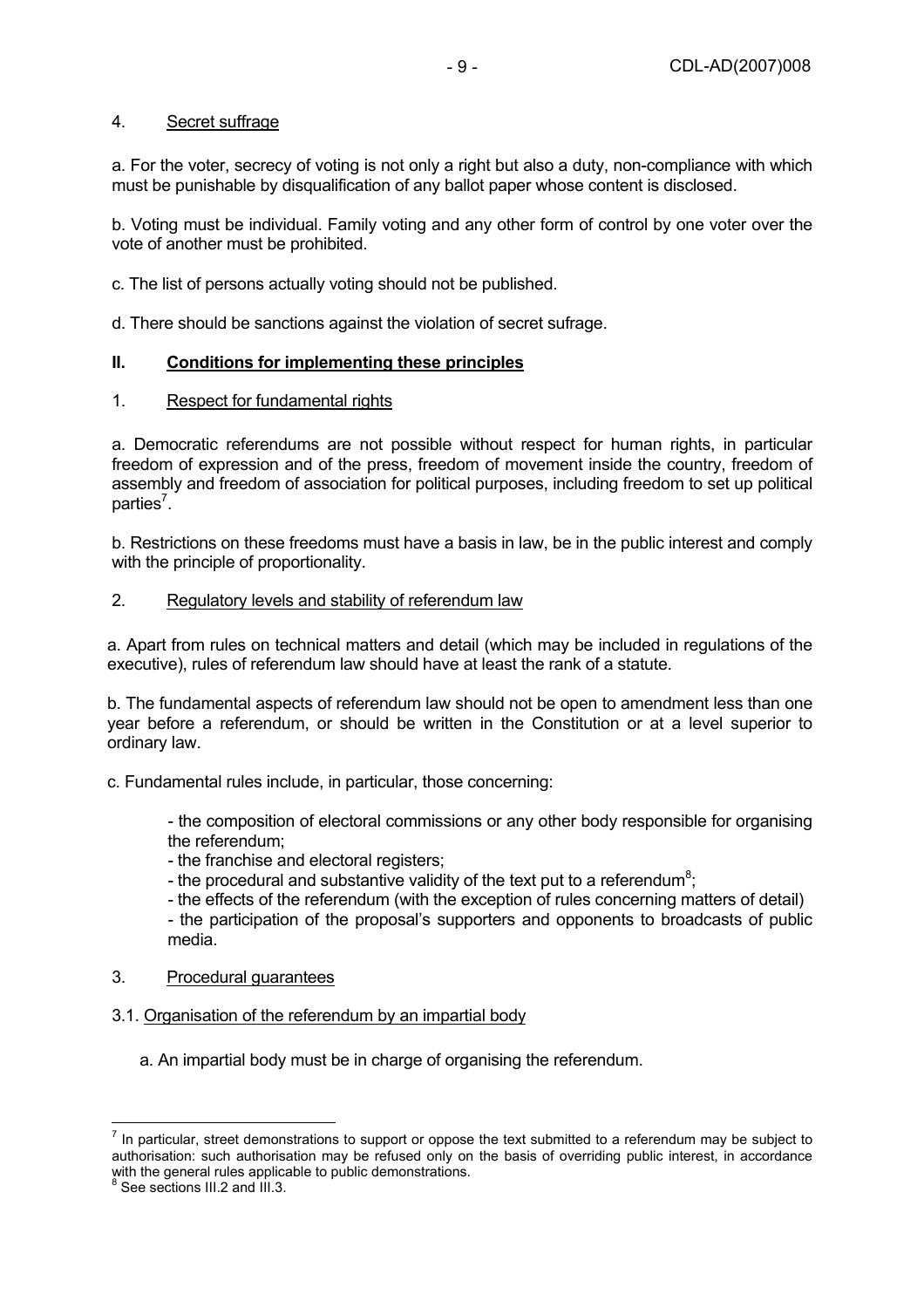b. Where there is no longstanding tradition of administrative authorities' impartiality in electoral matters, independent, impartial electoral commissions must be set up at all levels, from the national level to polling station level.

c. The central commission must be permanent in nature.

d. It should include:

i. at least one member of the judiciary or other independent legal expert;

ii. representatives of parties already in Parliament or having scored at least a given percentage of the vote; these persons must be qualified in electoral matters. It may include:

iii. a representative of the Ministry of the Interior;

iv. representatives of national minorities.

e. Political parties or supporters and opponents of the proposal put to the vote must be equally represented on electoral commissions or must be able to observe the work of the impartial body. Equality between political parties may be construed strictly or on a proportional basis (see I.2.2.d.).

f. The bodies appointing members of commissions must not be free to dismiss them at will.

g. Members of commissions must receive standard training.

h. It is desirable that commissions take decisions by a qualified majority or by consensus.

#### 3.2. Observation of the referendum

a. Both national and international observers should be given the widest possible opportunity to participate in a referendum observation exercise.

b. Observation must not be confined to election day itself, but must include the referendum campaign and, where appropriate, the voter registration period and the signature collection period. It must make it possible to determine whether irregularities occurred before, during or after the vote. It must always be possible during vote counting.

c. Observers should be able to go everywhere where operations connected with the referendum are taking place (for example, vote counting and verification). The places where observers are not entitled to be present should be clearly specified by law, with the reasons for their being banned.

d. Observation should cover respect by the authorities of their duty of neutrality.

#### 3.3. An effective system of appeal

a. The appeal body in referendum matters should be either an electoral commission or a court. In any case, final appeal to a court must be possible.

b. The procedure must be simple and devoid of formalism, in particular where the admissibility of appeals is concerned.

c. The appeal procedure and, in particular, the powers and responsibilities of the various bodies should be clearly regulated by law, so as to avoid conflicts of jurisdiction (whether positive or negative). The law must specifically designate the competent body in each case.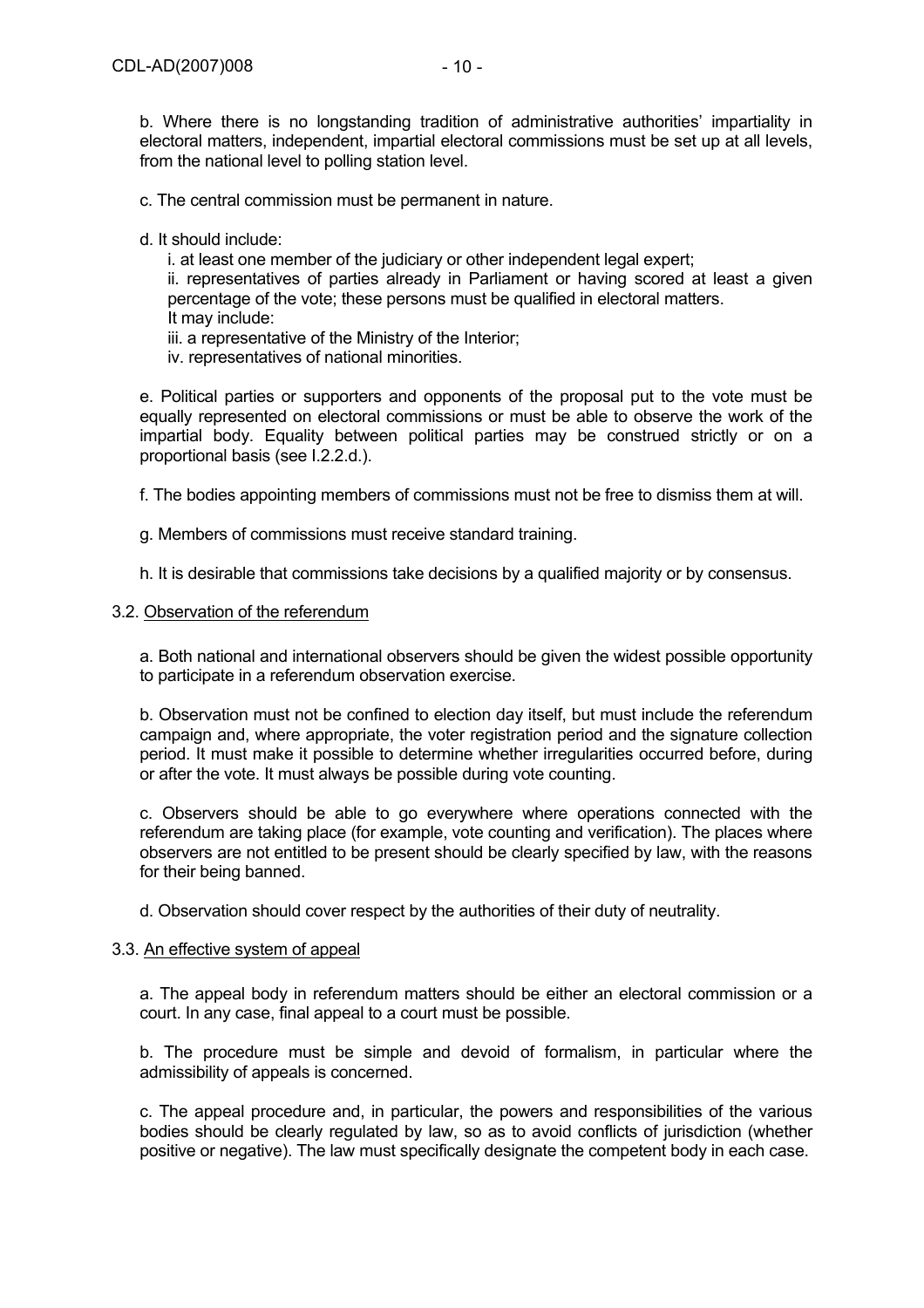d. The appeal body must be competent to deal with the sphere covered by these guidelines, in particular with:

- the franchise and electoral registers;

- the completion of popular initiatives and requests for referendums from a section of the electorate;

- the procedural and, where applicable, substantive validity of texts submitted to a referendum: the review of the validity of texts should take place before the vote; domestic law determines whether such review is obligatory or optional;

- respect for free suffrage:

- the results of the ballot.

e. The appeal body must have authority to annul the referendum where irregularities may have affected the outcome. It must be possible to annul the entire referendum or merely the results for one polling station or constituency. In the event of annulment of the global result, a new referendum must be called.

f. All voters must be entitled to appeal. A reasonable quorum may be imposed for appeals by voters against the results of a referendum.

g. Time-limits for lodging and deciding appeals must be short.

h. The applicant's right to a hearing involving both parties must be protected.

i. Where the appeal body is a higher electoral commission, it must be able *ex officio* to rectify or set aside decisions taken by lower electoral commissions.

#### 3.4. Funding

a. The general rules on the funding of political parties and electoral campaigns must be applied to both public and private funding.

b. The use of public funds by the authorities for campaigning purposes must be prohibited<sup>9</sup>.

#### **III. Specific rules**

#### 1. The rule of law

The use of referendums must comply with the legal system as a whole, and especially the procedural rules. In particular, referendums cannot be held if the Constitution or a statute in conformity with the Constitution does not provide for them, for example where the text submitted to a referendum is a matter for Parliament's exclusive jurisdiction.

#### 2. The procedural validity of texts submitted to a referendum

Questions submitted to a referendum must respect:

- unity of form: the same question must not combine a specifically-worded draft amendment with a generally-worded proposal or a question of principle;

end<br><sup>9</sup> See point I.3.1.b. above.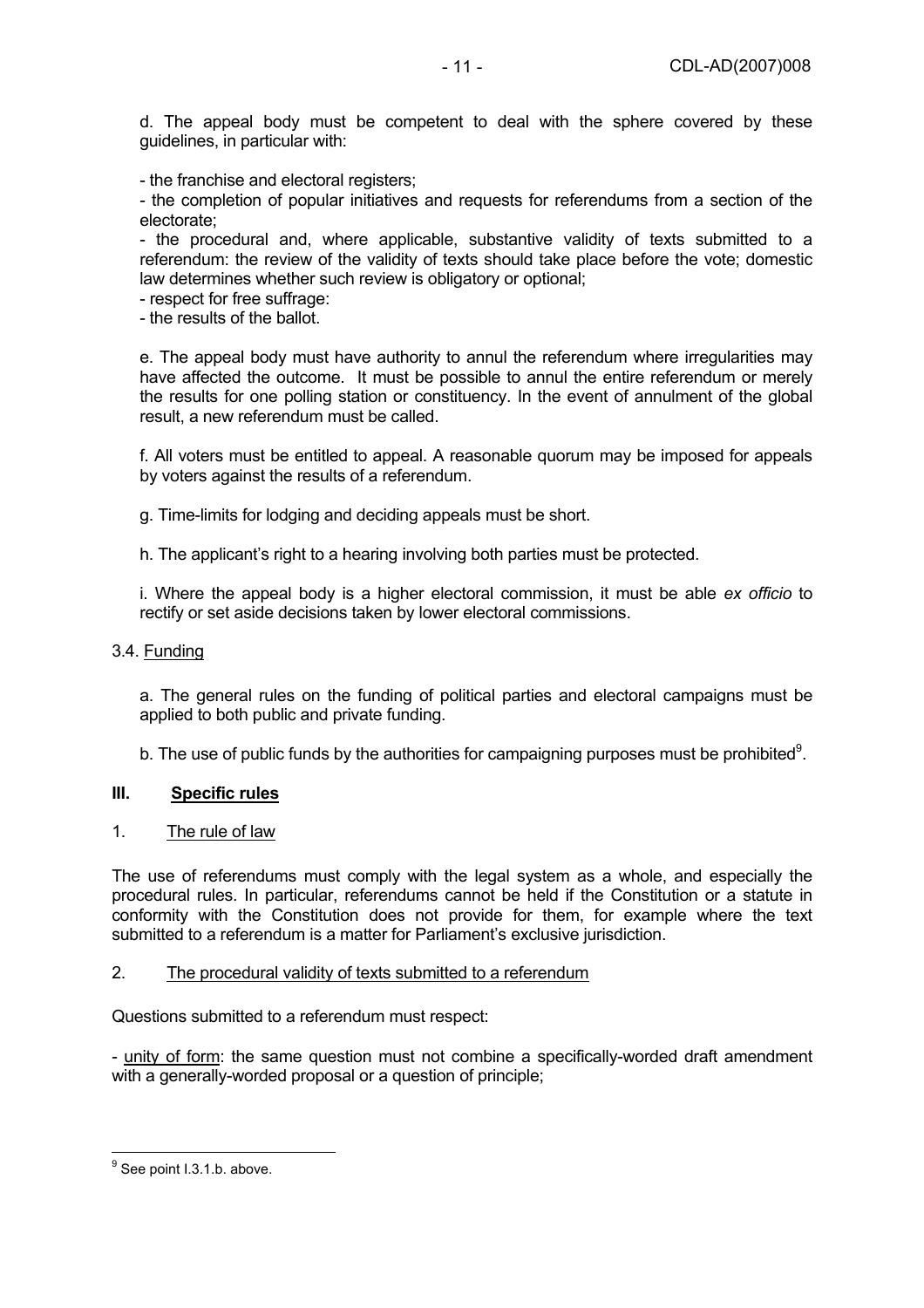- unity of content: except in the case of total revision of a text (Constitution, law), there must be an intrinsic connection between the various parts of each question put to the vote, in order to guarantee the free suffrage of the voter, who must not be called to accept or refuse as a whole provisions without an intrinsic link; the revision of several chapters of a text at the same time is equivalent to a total revision;

- unity of hierarchical level: it is desirable that the same question should not simultaneously apply to legislation of different hierarchical levels.

#### 3. The substantive validity of texts submitted to a referendum

Texts submitted to a referendum must comply with all superior law (principle of the hierarchy of norms).

They must not be contrary to international law or to the Council of Europe's statutory principles (democracy, human rights and the rule of law).

Texts that contradict the requirements mentioned under III.2 and III.3 may not be put to the popular vote.

4. Specific rules applicable to referendums held at the request of a section of the electorate and to popular initiatives (where they are provided for in the Constitution)

a. Everyone enjoying political rights is entitled to sign a popular initiative or request for a referendum.

b. The time-limit for collecting signatures (particularly the day on which the time-limit starts to run and the last day of the time-limit) must be clearly specified, as well as the number of signatures to be collected.

c. Everyone (regardless of whether he or she enjoys political rights) must be entitled to collect signatures.

d. If authorisation is required in order to gather signatures for popular initiatives or requests for a referendum on public thoroughfares, such authorisation may be refused only in specific cases provided for by law, on the basis of overriding public interest and in accordance with the principle of equality.

e. Payment from private sources for the collection of signatures for popular initiatives and requests for referendums should, as a rule, be prohibited. If permitted, it must be regulated, with regard to both the total amount allocated and the amount paid to each person.

f. All signatures must be checked. In order to facilitate checking, lists of signatures should preferably contain the names of electors registered in the same municipality.

g. In order to avoid having to declare a vote totally invalid, an authority must have the power, prior to the vote, to correct faulty drafting, for example:

i. when the question is obscure, misleading or suggestive;

ii. when rules on procedural or substantive validity have been violated; in this event, partial invalidity may be declared if the remaining text is coherent; subdivision may be envisaged to correct a lack of substantive unity.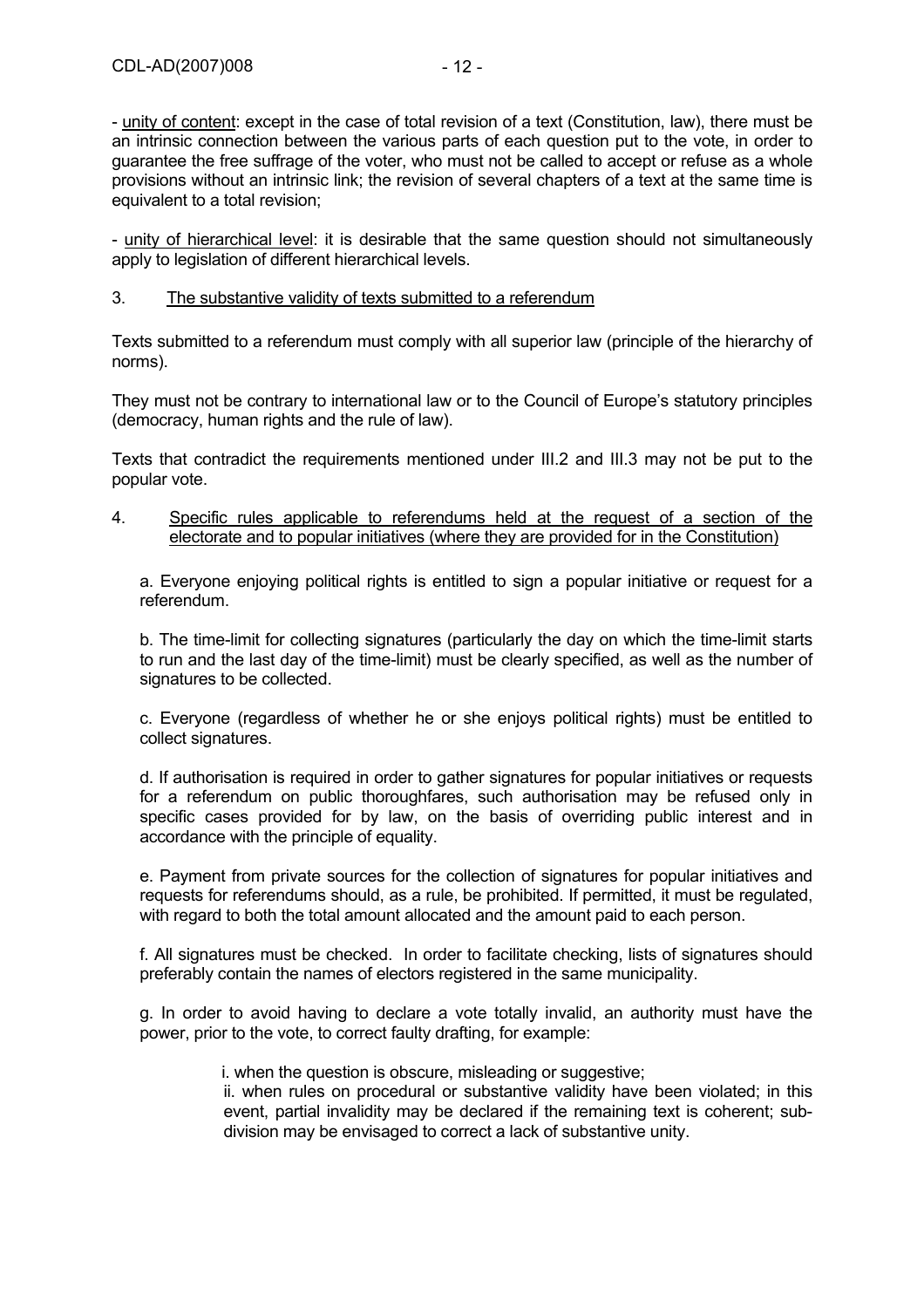#### 5. Parallelism in procedures and rules governing the referendum

a. When the referendum is legally binding:

i. For a certain period of time, a text that has been rejected in a referendum may not be adopted by a procedure without referendum.

ii. During the same period of time, a provision that has been accepted in a referendum may not be revised by another method.

iii. The above does not apply in the case of a referendum on partial revision of a text, where the previous referendum concerned a total revision.

iv. The revision of a rule of superior law that is contrary to the popular vote is not legally unacceptable but should be avoided during the above-mentioned period.

v. In the event of rejection of a text adopted by Parliament and put to the popular vote at the request of a section of the electorate, a similar new text must not be put to the vote unless a referendum is requested.

b. When a text is adopted by referendum at the request of a section of the electorate, it should be possible to organise a further referendum on the same issue at the request of a section of the electorate, after the expiry, where applicable, of a reasonable period of time.

c. When a text is adopted by referendum at the request of an authority other than Parliament, it should be possible to revise it either by parliamentary means or by referendum, at the request of Parliament or a section of the electorate, after the expiry, where applicable, of the same period of time.

d. It is advisable for constitutional rules relating to referendums to be put to a referendum, compulsorily or at the request of a section of the electorate.

#### 6. Opinion of Parliament

When a text is put to the vote at the request of a section of the electorate or an authority other than Parliament, Parliament must be able to give a non-binding opinion on the text put to the vote. In the case of the popular initiatives, it may be entitled to put forward a counter-proposal to the proposed text, which will be put to the popular vote at the same time. A deadline must be set for Parliament to give its opinion: if this deadline is not met, the text will be put to the popular vote without Parliament's opinion.

# 7. Quorum

It is advisable not to provide for:

a. a turn-out quorum (threshold, minimum percentage), because it assimilates voters who abstain to those who vote no;

b. an approval quorum (approval by a minimum percentage of registered voters), since it risks involving a difficult political situation if the draft is adopted by a simple majority lower than the necessary threshold.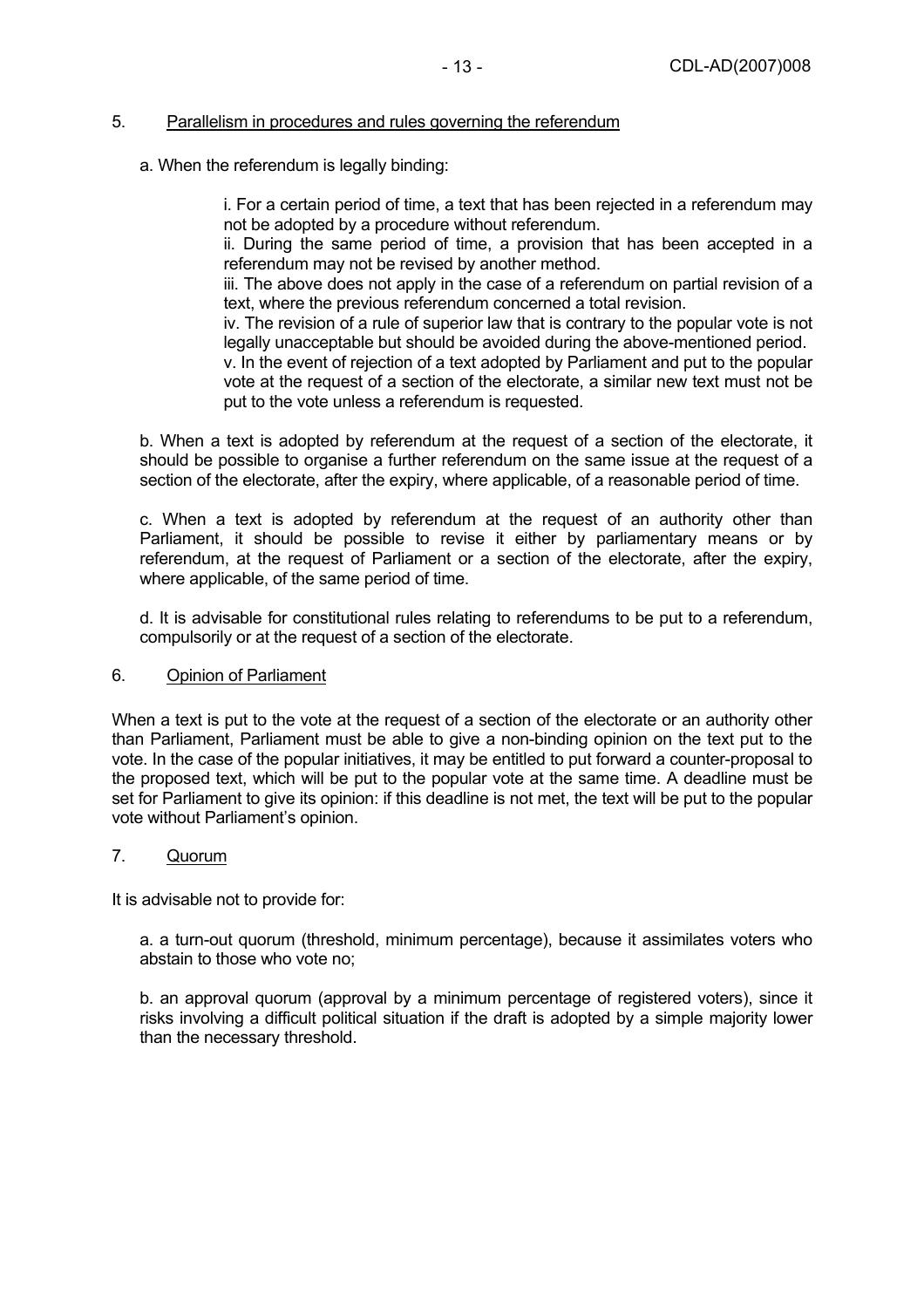# 8. Effects of referendums

a. The effects of legally binding or consultative referendums must be clearly specified in the Constitution or by law.

b. Referendums on questions of principle or other generally-worded proposals should preferably not be binding. If they are binding, the subsequent procedure should be laid down in specific rules.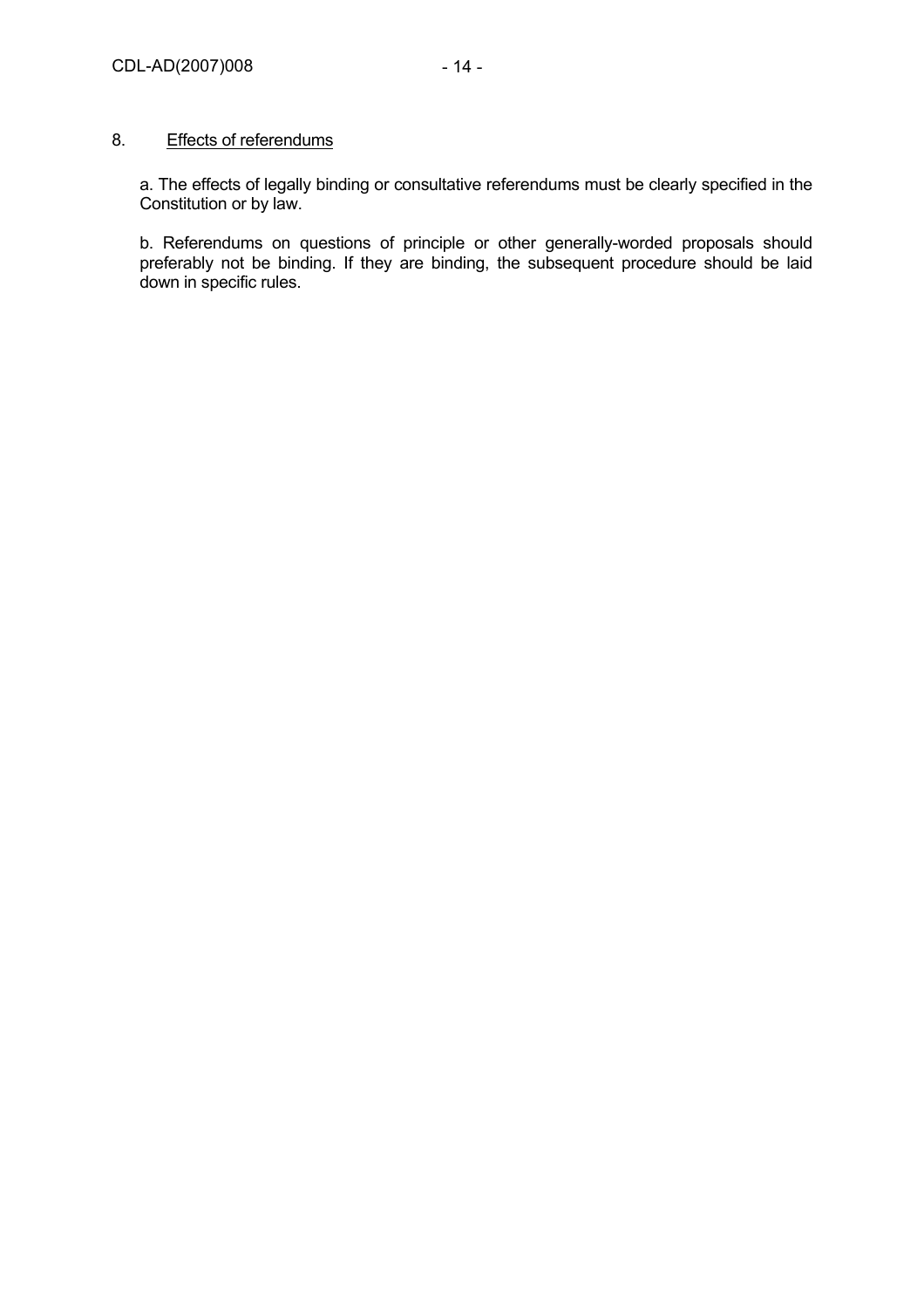# *EXPLANATORY MEMORANDUM*

# *GENERAL REMARKS*

1. This explanatory memorandum is intended to elaborate on those aspects of the above guidelines that are specific to referendums. Accordingly, it does not comment on the principles and general rules applicable to both elections and referendums. The explanatory memorandum to the Code of Good Practice in Electoral Matters<sup>10</sup> may be referred to in this connection. As far as possible, the guidelines on the holding of referendums echo the Code of Good Practice in Electoral Matters. Not every aspect of the guidelines will be discussed in detail.

2. A number of textual adjustments were necessary, such as replacing the word "election" with "referendum". Others, resulting from the specific nature of referendums, will not be further discussed. For instance, no reference is made to the right to stand for election (see point I.1.1.a, for example), the submission of candidatures<sup>11</sup> or the distribution of seats between the constituencies (equal voting power)<sup>12</sup>; the possibility of electors casting more than one vote relates to alternatives rather than preference vote or cross-voting (point I.2.1); election (or rather referendum) observation must be extended to the signature collection period (point II.3.2.b).

3. In addition, the Code of Good Practice in Electoral Matters has been clarified in response to questions raised in connection with its application. For instance, the requirement for permanent electoral rolls is satisfied if they refer to a register that is constantly updated (population register or register of births, marriages and deaths) (point I.1.2.i); it is expressly stated that observers must be able to go wherever referendum-related operations are taking place (point II.3.2.c).

4. Other points take into account the adoption of new texts by the Venice Commission<sup>13</sup> or by Council of Europe organs<sup>14</sup>.

5. It should be made clear that the guidelines apply to all referendums – national, regional and local – regardless of the nature of the question they concern (constitutional, legislative or other). Each reference to Parliament also applies to regional or local assemblies.

# *I. Referendums and Europe's electoral heritage*

1. Universal suffrage

# 1.1. Rule and exceptions

6. The conditions for according the right to vote are normally the same for both referendums and elections. In particular, a period of residence requirement may be imposed on nationals solely for local and regional referendums, and should not exceed six months other than in exceptional circumstances (point I.1.1.c.iii-iv).

<sup>&</sup>lt;sup>10</sup> CDL-AD(2002)023rev, pp. 19 ff.

<sup>&</sup>lt;sup>11</sup> Cf. CDL-AD(2002)023rev, 1.1.3.<br><sup>12</sup> Cf. CDL-AD(2002)023rev, 1.2.2.<br><sup>13</sup> CDL-AD(2005)043, Interpretive Declaration on the Stability of the Electoral Law.<br><sup>13</sup> Recommendation Rec(2004)11 of the Committee of Ministers o e-voting.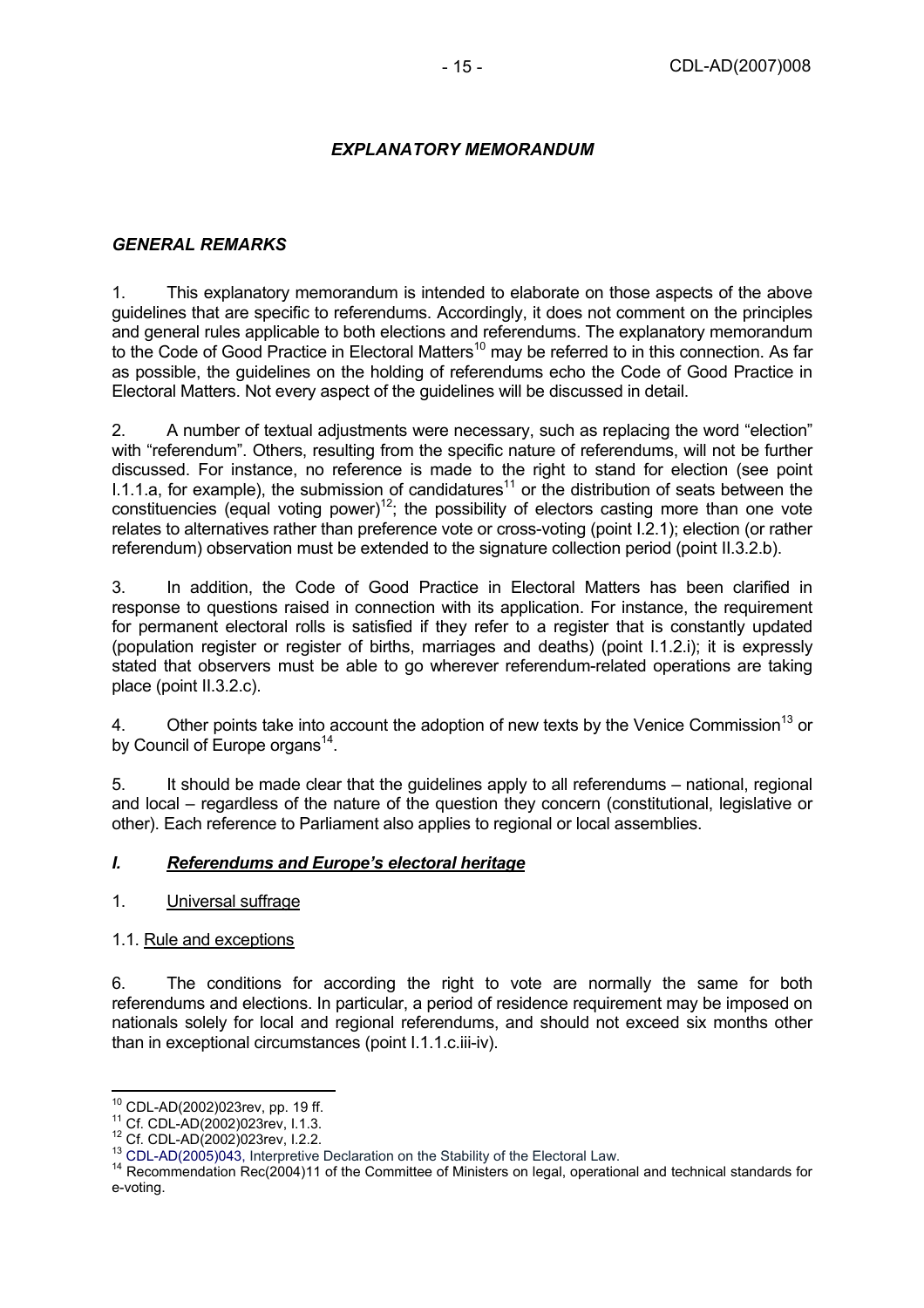7. It is desirable that the right to vote be accorded to citizens residing abroad, at least for national referendums. It is important to ensure that this does not lead to fraud, however. Accordingly, it is preferable not to record such people on the same register as residents, but to allow them to vote abroad or from abroad; in addition, this will help ensure that they exercise their right to vote, which is unlikely if they have to return to their home country for the sole purpose of voting (point I.1.1.c.v).

# 2. Equal suffrage

# 2.2. Equality of opportunity

8. Respect for equality of opportunity is crucial for both referendums and elections. While in elections equality must be ensured between parties and between candidates, simply replicating this principle in the case of referendums may lead to an unsatisfactory situation. In countries with popular initiatives or optional referendums, these are often not instigated by a political party, and may even propose an option that is rejected by the largest parties – such as reducing the number of members of Parliament or public funding of parties. Accordingly, the guidelines emphasise equality between the supporters and opponents of the proposal being voted on notably as concerns the coverage by the media, in particular in news broadcasts, as well as public subsidies and other forms of backing; in this framework, account may be taken of the number of political parties supporting each option or their election results (points I.2.2.a-e).

9. It would be unrealistic to require a perfect balance between a text's supporters and opponents in all cases. It may be that a degree of consensus emerges in one direction or the other – particularly in the case of a mandatory referendum on a proposal having required a qualified parliamentary majority. Supporters and opponents must always be guaranteed access to the public media, however. As long as this requirement is satisfied, account may be taken of the number of political parties supporting each option or of their election results, especially in news broadcasts (point I.2.2.c).

10. Similarly, it is advisable to ensure equality between the proposal's supporters and opponents in terms of public subsidies and other forms of backing. Such backing may be restricted to supporters and opponents of the proposal who account for a minimum percentage of the electorate, provided that the support received by each side is balanced. If equality is ensured between political parties, it may be proportional, taking account of their election results. Allocating funds to the parties alone is not the ideal solution, however, as explained above (point I.2.2.d).

# 2.3. Equality and national minorities

11. As in the case of elections, there may sometimes be grounds for taking into account the specific circumstances of national minorities. In particular, this would apply to a referendum on self-government for a territory with a relatively high concentration of a minority population: a double majority of electors within that territory and throughout the country may be required.

# 3. Free suffrage

# 3.1. Freedom of voters to form an opinion<sup>15</sup>

 $\overline{a}$ <sup>15</sup> The term "voter" is used here in the broad sense: it refers to citizens (who may be foreign nationals) entitled to participate in a referendum.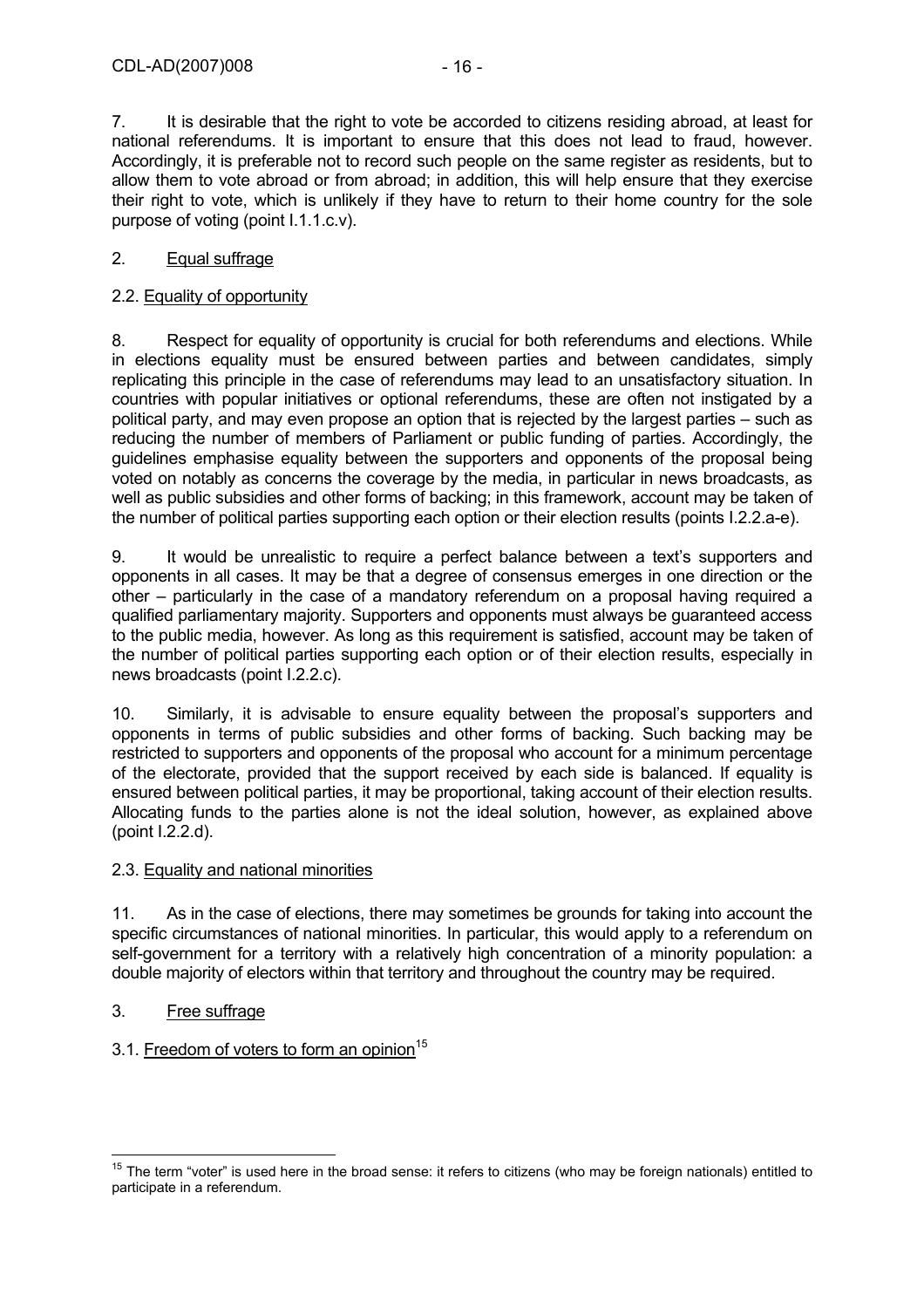12. In the case of elections, intervention by the authorities in support of a list or a candidate is unacceptable: their duty of neutrality is absolute. An authority must not use its position, or public funds, to stay in power; nor must it do so on behalf of its supporters in another organ.

13. The situation is different in the case of referendums, since it is legitimate for the different organs of government to convey their viewpoint in the debate for or against the text put to the vote. They must not abuse their position, however. In any event, the use of public funds for campaigning purposes must be prohibited in order to guarantee equality of opportunity and the freedom of voters to form an opinion. In addition, the public authorities at every level (national, regional or local), must not engage in excessive, one-sided campaigning, but show neutrality. Clearly, this does not mean they will not take a stand, but they must provide a certain amount of necessary information in order to enable voters to arrive at an informed opinion. Voters must be able to acquaint themselves, sufficiently in advance, with both the text put to the vote and, above all, a detailed explanation (point I.3.1.d):

- the best solution is for the authorities to provide voters with an explanatory report setting out not only their viewpoint or that of persons sharing it, but also the opposing viewpoint, in a balanced way;
- another possibility would be for the authorities to send voters balanced campaign material from the proposal's supporters and opponents – corresponding, *mutatis mutandis*, to candidates' election addresses made available to citizens prior to some elections.

14. Both the text and the explanatory report or balanced campaign material must be sent directly to citizens sufficiently in advance of the vote (at least two weeks beforehand).

15. The clarity of the question is a crucial aspect of voters' freedom to form an opinion. The question must not be misleading; it must not suggest an answer, particularly by mentioning the presumed consequences of approving or rejecting the proposal; voters must be able to answer the questions asked solely by yes, no or a blank vote; and it must not ask an open question necessitating a more detailed answer. Lastly, electors must be informed of the impact of their votes, and thus of the effects of the referendum (is it legally binding or consultative? does a positive outcome lead to the adoption or repeal of a measure, or is it just one stage in a longer procedure?) (point I.3.1.c).

# 3.2. Freedom of voters to express their wishes

16. The paragraph on electronic voting has been brought into line with the new standards introduced by the Council of Europe through the adoption of Recommendation Rec(2004)11 of the Committee of Ministers on legal, operational and technical standards for e-voting (point I.3.2.a.iv).

17. Given the distinctive nature of referendums, in that they divide not only parties but also other groupings not seeking representation within elected organs, representatives of the proposal's supporters and opponents – including representatives independent of the parties – and observers appointed by both sides should have access to polling stations during both the voting itself and counting (points I.3.2.a.x and xiii).

18. The guidelines also emphasise another aspect of voters' freedom to express their wishes, which is also necessary in elections but is more likely to be violated in the case of referendums: voters must be allowed to express their wishes in accordance with rules prescribed by law, and have the right to accurate establishment of the result (see point I.3.2.b). In particular, the time-limit prescribed by law must be observed. In the case of a referendum or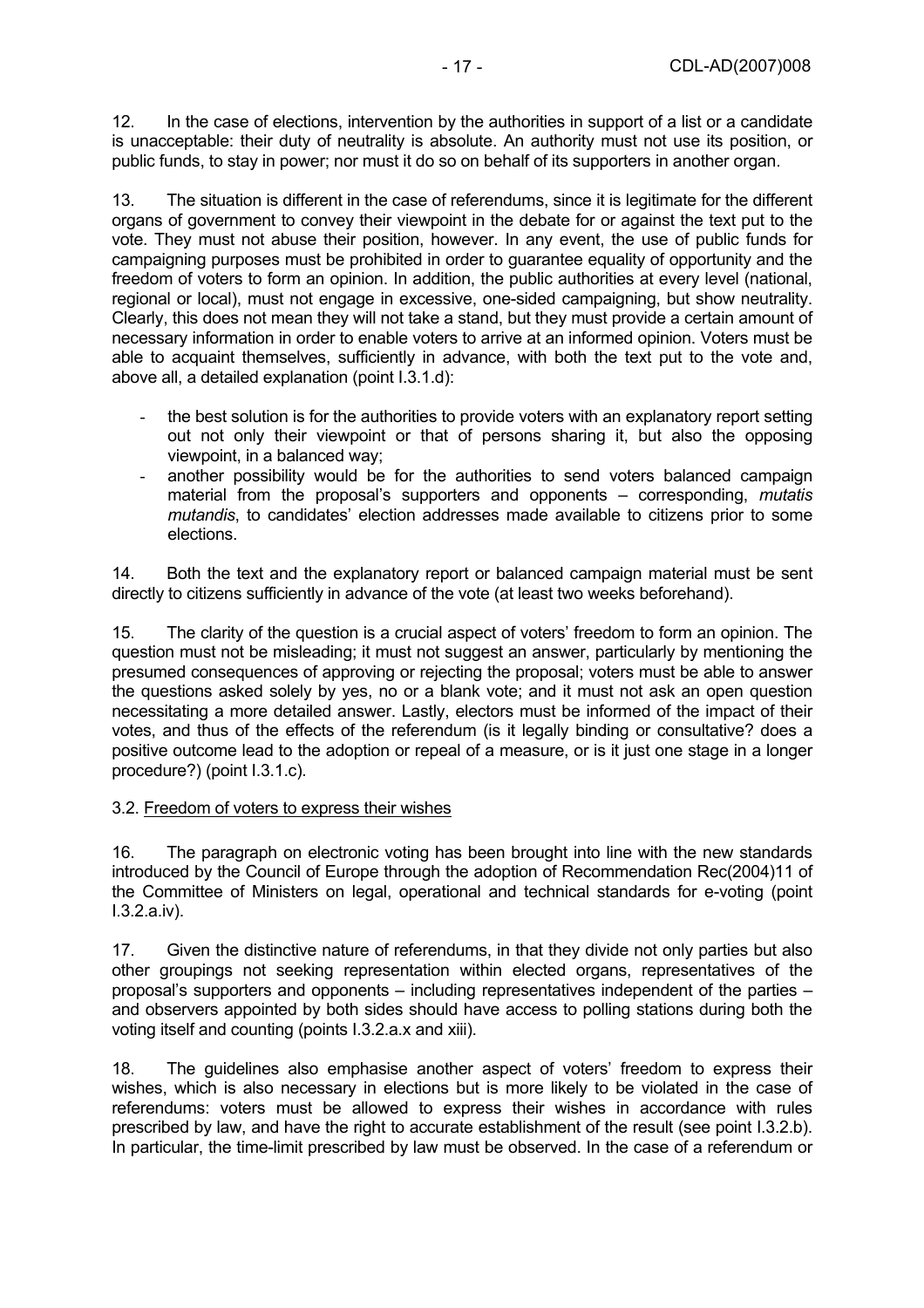a popular initiative requested by a section of the electorate, the authorities may actually be tempted to draw the process out until the question is no longer relevant.

# *II. Conditions for implementing these principles*

# 2. Regulatory levels and stability of referendum law

19. The wording of the guidelines is slightly less restrictive than the Code of Good Practice in Electoral Matters<sup>16</sup> as regards the requirement that all rules of referendum law – apart from rules on technical matters and detail – should have the rank of a statute, using the term "should" rather than "must". Where a referendum is requested by the executive, it is conceivable that the latter could set the rules for it. Such a situation is not entirely satisfactory, however, and the requirement for a procedural statute is the norm (point II.2.a).

20. The list of fundamental aspects of referendum law, which should not be open to amendment less than one year before a referendum, at least if they are set out in ordinary legislation, takes into account the specific nature of referendums by including rules on the procedural and substantive validity of texts put to a referendum and the effects of referendums. It also emphasises the need for rules on the franchise and electoral registers, and access to the public media for the proposal's supporters and opponents. In addition, it must be understood in the light of the Interpretive Declaration on the Stability of the Electoral Law adopted by the Venice Commission in 2005<sup>17</sup>: in particular, the stability of referendum law cannot be invoked to maintain a situation contrary to the norms of Europe's electoral heritage in the area of direct democracy or to prevent the implementation of recommendations by international organisations. Furthermore, given that it is unusual for the date of a referendum to be known a year or more in advance (whereas elections normally take place at set intervals), it is a matter not so much of prohibiting legislative amendments during the year preceding the vote as of prohibiting the application of such amendments during the year following their enactment, in case there are suspicions of manipulation (point II.2.b).

# 3. Procedural guarantees

# 3.1 Organisation of the referendum by an impartial body

21. Once again, the fact that referendums do not necessarily entail a divide along party lines but may involve other political players means a choice must be offered, as regards the membership of electoral commissions, between balanced representation of the parties and balanced representation of the proposal's supporters and opponents (point II.3.1.e).

# 3.2 An effective system of appeal

22. The appeal body's minimum powers are specified, insofar as respect for free suffrage and the results of the ballot are expressly mentioned. Other aspects specific to referendums and popular initiatives should be subject to judicial review, at least in the last instance: the completion of popular initiatives and requests for referendums from a section of the electorate, along with the procedural and, where applicable, substantive validity of texts submitted to a referendum. The review of validity, whether obligatory or optional, should take place before the text is put to the vote: this will avoid the people having to express their views – in vain – on a text that is subsequently ruled invalid because it is contrary to superior law (substantive invalidity) or the content of which breaches the requirements for procedural validity (point II.3.3.d, cf. points III.2-3).

 $\overline{a}$ <sup>16</sup> CDL-AD(2002)023rev, II.2.a.<br><sup>17</sup> CDL-AD(2005)043.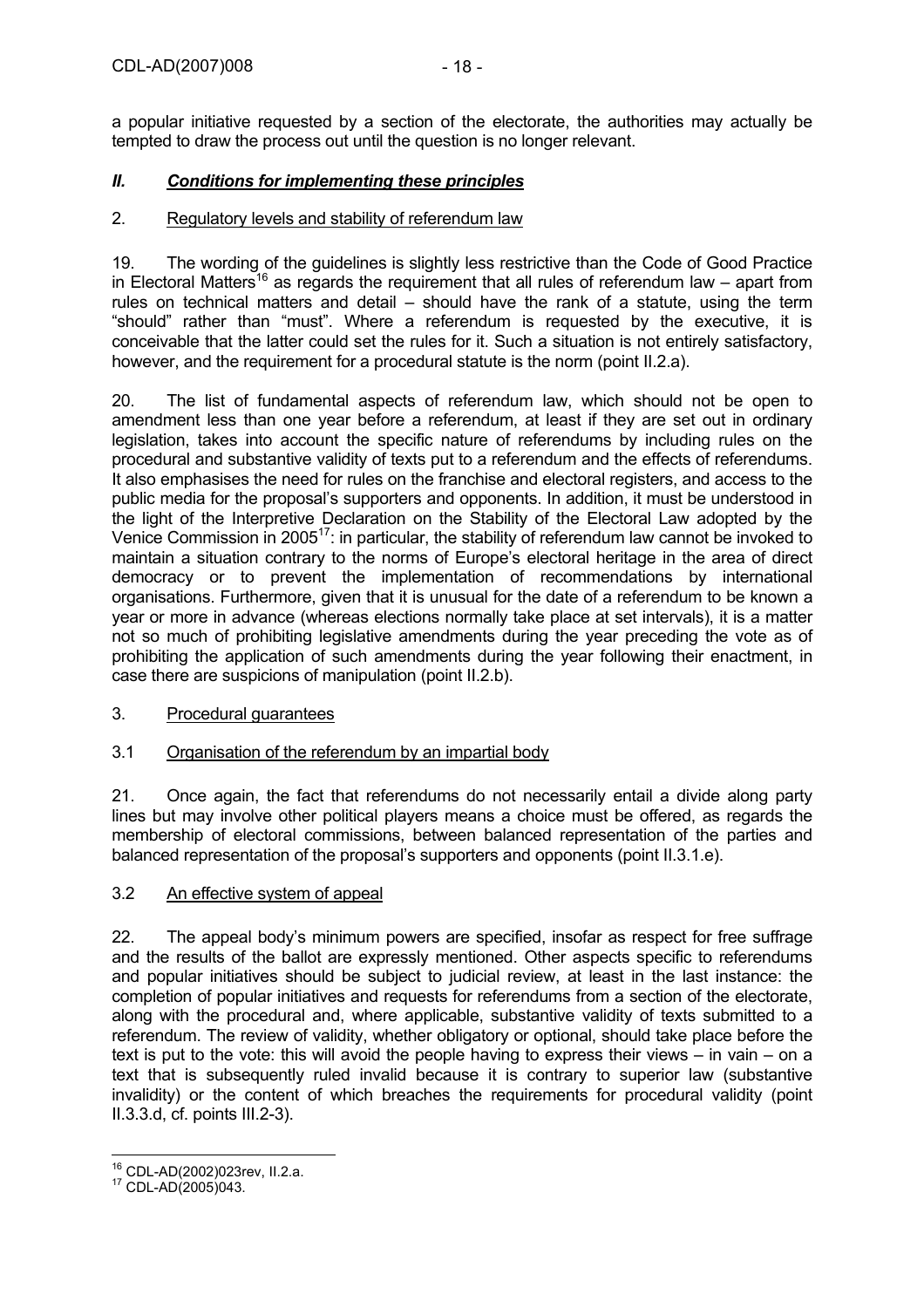23. Unlike elections, which take place in a number of constituencies, referendums involve a whole territory. Consequently, where partial annulment of the results does not affect the overall result, it must not give rise to a repeat ballot in the area in which the vote was annulled, since this would not lead to a different result. Unless the entire referendum is repeated, however, it must be possible to call a new partial referendum in part of the territory if the overall result is in question; careful consideration must be given to calling a new partial ballot rather than an entire new referendum, however, so as to avoid the massive concentration of campaign resources in a limited area (point II.3.3.e).

# 3.3. Funding

24. National rules on both public and private funding of political parties and election campaigns must be applicable to referendum campaigns (point II.3.4.a). As in the case of elections, funding must be transparent, particularly when it comes to campaign accounts. In the event of a failure to abide by the statutory requirements, for instance if the cap on spending is exceeded by a significant margin, the vote must be annulled<sup>18</sup>. It should be pointed out that the principle of equality of opportunity applies to public funding; equality should be ensured between a proposal's supporters and opponents (point I.2.2.d).

25. There must be no use of public funds by the authorities for campaigning purposes, in order to guarantee equality of opportunity and the freedom of voters to form an opinion (point II.3.4.b, cf. point I.3.1.b).

# *III. Specific rules*

# 1. The rule of law

26. The principle of the rule of law, which is one of the three pillars of the Council of Europe along with democracy and human rights<sup>19</sup>, applies to referendums just as it does to every other area. The principle of the sovereignty of the people allows the latter to take decisions only in accordance with the law. The use of referendums must be permitted only where it is provided for by the Constitution or a statute in conformity with the latter, and the procedural rules applicable to referendums must be followed. On the other hand, referendums must be organised where the legal system provides for them (point I.3.2.b.i).

# 2. The procedural validity of texts submitted to a referendum

27. Procedural validity comprises three aspects: unity of form, unity of content and unity of hierarchical level.

28. The text submitted to referendum may be presented in various *forms*:

- a *specifically-worded draft* of a constitutional amendment, legislative enactment or other measure

- *repeal* of an existing provision

- a *question of principle* (for example: "Are you in favour of amending the Constitution to introduce a presidential system of government?") or

- a *concrete proposal*, not presented in the form of a specific provision and known as a *"generally-worded proposal"* (for example: "Are you in favour of amending the Constitution in order to reduce the number of seats in Parliament from 300 to 200?")<sup>20</sup>.

<sup>&</sup>lt;sup>18</sup> Cf. CDL-AD(2002)023rev, par. 107 ff.

<sup>19</sup> See the Preamble to the Statute of the Council of Europe (ETS 001).<br><sup>20</sup> CDL-AD(2005)034, par. 64.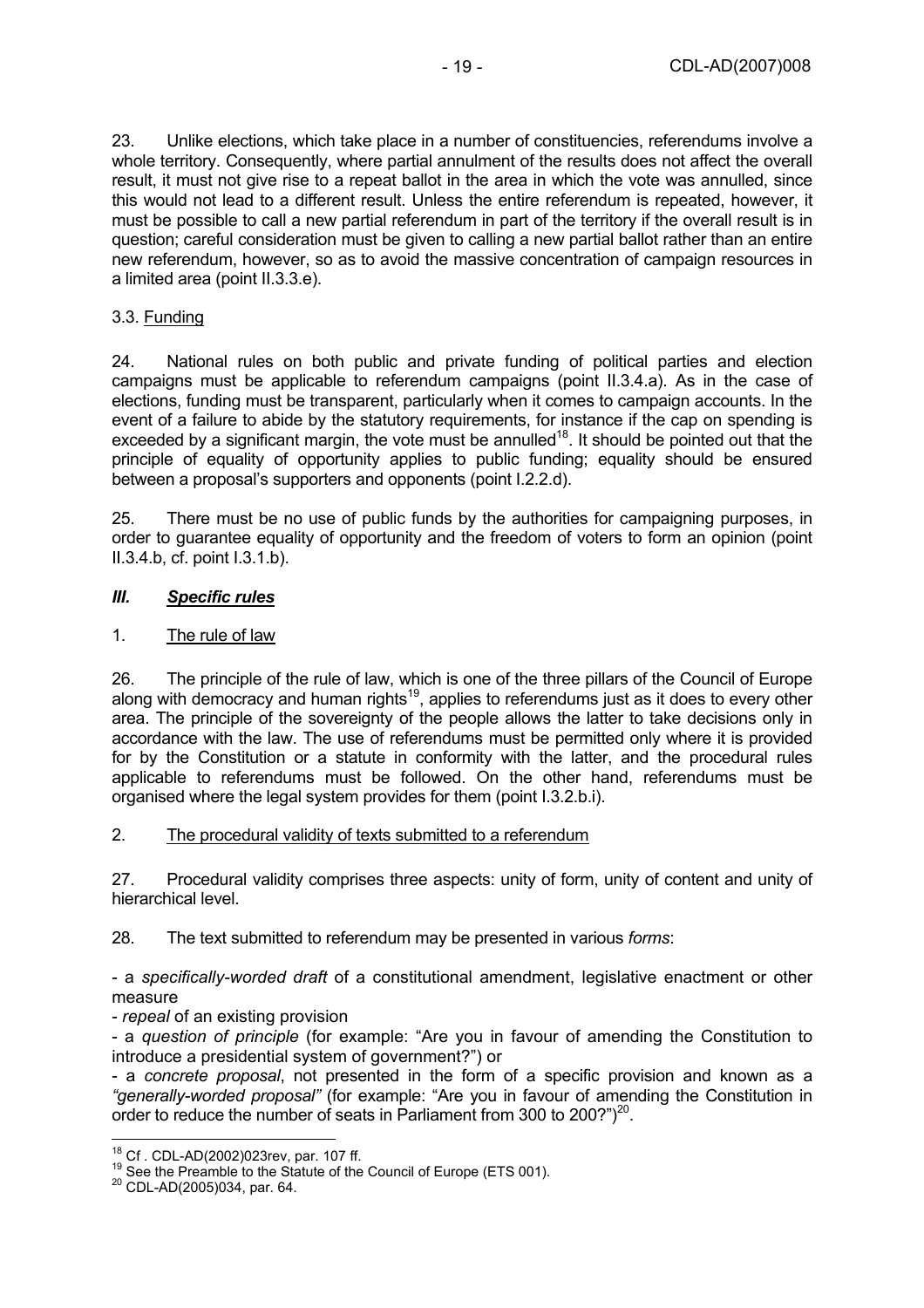$\overline{a}$ 

29. A "yes" vote on a specifically-worded draft – at least in the case of a legally binding referendum – means a statute is enacted and the procedure comes to an end, subject to procedural aspects such as publication and promulgation. On the other hand, a "yes" vote on a question of principle or a generally-worded proposal is simply a stage, which will be followed by the drafting and subsequent enactment of a statute. Combining a specifically-worded draft with a generally-worded proposal or a question of principle would create confusion, preventing electors from being informed of the import of their votes and thereby prejudicing their free suffrage.

30. An even more stringent requirement of free suffrage is respect for *unity of content*. Electors must not be called to vote simultaneously on several questions without any intrinsic link, given that they may be in favour of one and against another. Where the revision of a text covers several separate aspects, a number of questions must therefore be put to the people. However, total revision of a text, particularly a Constitution, naturally cannot relate solely to aspects that are closely linked. In this case, therefore, the requirement for unity of content does not apply. Substantial revision of a text, involving a number of chapters, may be regarded as being equivalent to total revision; clearly, this does not mean the different chapters cannot be put separately to the popular vote<sup>21</sup>.

31. The rule of *unity of hierarchical level* is not as crucial as the previous two rules. It is desirable, however, that the same question should not simultaneously apply to legislation of different hierarchical levels, for example a constitutional revision and the associated implementing Act.

# 3. The substantive validity of texts submitted to a referendum

32. Under the principle of the rule of law, the people are not exempt from compliance with the law. This applies to both procedural aspects and the substance of texts put to the vote, which must comply with all superior law. Legislative referendums must therefore comply with the Constitution; referendums within federated or regional entities must comply with the law of the central State.

33. Irrespective of what national law has to say about the relationship between international and domestic law, texts put to a referendum must not be contrary to international law or to the Council of Europe's statutory principles (democracy, human rights and the rule of law).

34. In order to prevent unlawful referendums, texts that are procedurally or substantively invalid must not be put to a referendum.

<sup>&</sup>lt;sup>21</sup> The option of classifying a revision involving several chapters as a total revision may seem like a means of circumventing the unity of content rule. This overlooks the fact that a total constitutional revision often involves a more complicated process than a partial revision.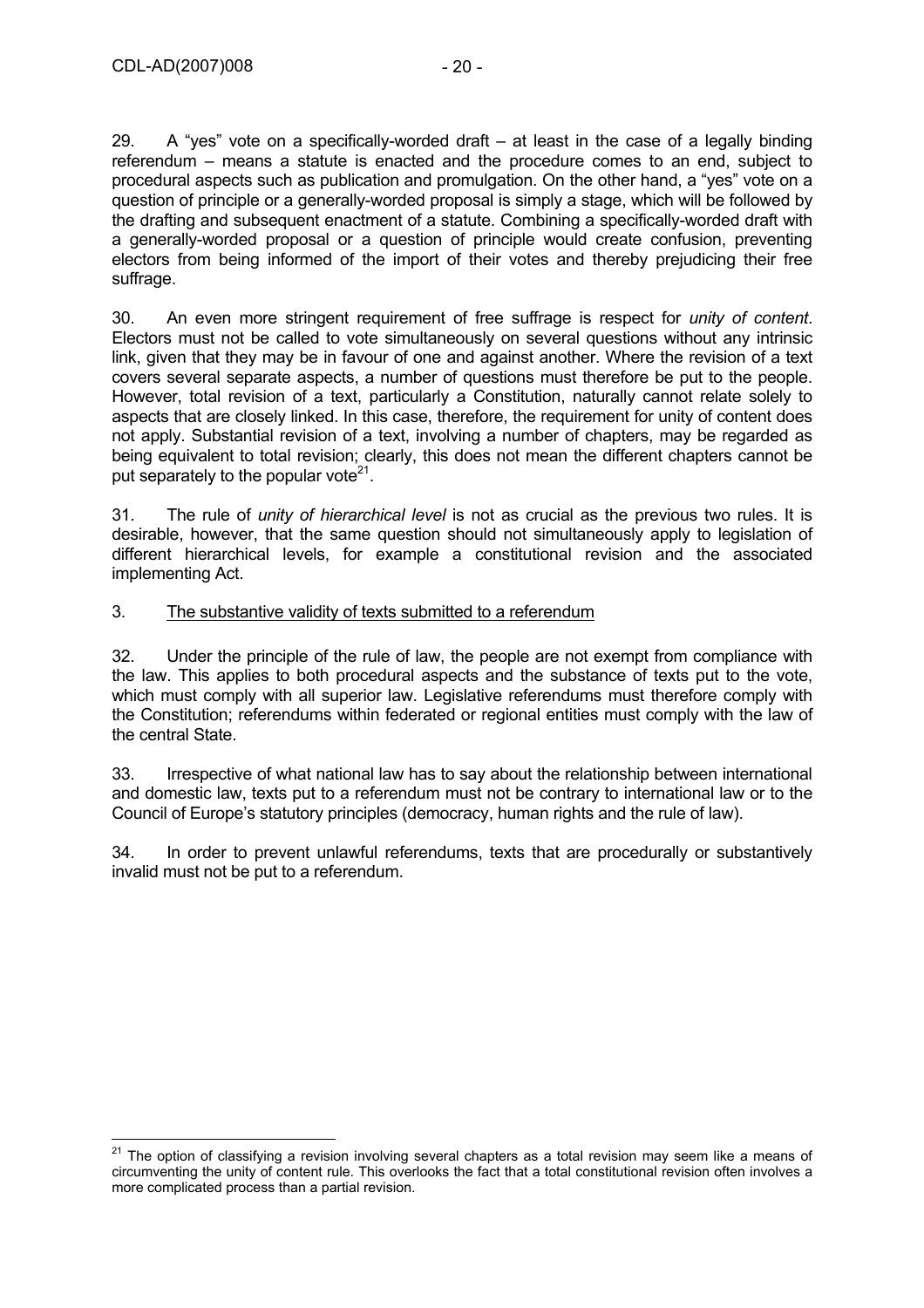### 4. Specific rules applicable to referendums held at the request of a section of the electorate and to popular initiatives (where they are provided for in the Constitution)

35. (Optional) referendums held at the request of a section of the electorate and popular initiatives entail the collection of signatures. The guidelines set out a number of rules in this respect, not all of which will be discussed in detail here.

36. Entitlement to collect signatures must not be confined to registered electors, but apply to everyone, including foreigners and minors (particularly in respect of texts concerning their status) (point III.4.c).

37. Authorisation may be required in order to gather signatures on public thoroughfares. As with any restriction of fundamental rights, such authorisation may be refused only where there is a legal basis for doing so and in accordance with the principles of public interest, proportionality and equality (point III.4.d).

38. The collection of signatures should not be remunerated or funded from private sources. Where remuneration is permitted, it must apply only to those who collect signatures, and not to electors who sign a popular initiative or a request for a referendum; it must be regulated, with regard to both the total amount allocated and the amount paid to each person collecting signatures (point III.4.e).

39. It is important that all signatures are checked (point III.4.f). The success or failure of an initiative or a request for a referendum must not be determined on the basis of a sample, which might contain an unusually high number of invalid signatures or, on the contrary, might not contain any while other sheets of signatures might be full of them. At the very most, some signatures need not be checked once it has been established beyond doubt that the number of valid signatures required by law has been collected $^{22}$ .

40. In addition, a popular initiative – or a request for a referendum – should be declared partially invalid where it is possible to modify the proposed text, without distorting it, so that it complies with the law. An authority must have the power to correct a question that is obscure or misleading or suggests an answer. In the event that the rules on procedural or substantive validity have been violated, it may also declare partial invalidity where the signatories would have approved the remaining part if it had been submitted on its own, or declare the subdivision of a text that is not consistent with unity of content, form or hierarchical level.

# 5. Parallelism in procedures and rules governing the referendum

41. When the referendum is legally binding, the authorities must respect the people's decision. The guidelines provide, for instance, that for a certain period of time (a few years at the most) a text rejected in a referendum may not be adopted by a procedure without referendum. An optional referendum at the request of a section of the electorate is regarded as a referendum procedure: unless such a referendum is requested, a text rejected the first time round may therefore be adopted without a popular vote (points III.5.a.i and v). A similar rule applies to the revision of a provision approved in a referendum (point III.5.a.ii).

42. Two exceptions are provided for:

- where the Constitution provides for a referendum on a total revision of a text (in practice, the Constitution itself) but not on partial revision, a partial revision of that text does not necessarily have to be put to a popular vote (point III.5.a.iii);

 $\overline{a}$  $^{22}$  In relation to the submission of candidatures for elections, cf. CDL-AD(2002)023rev, I.1.3.iv.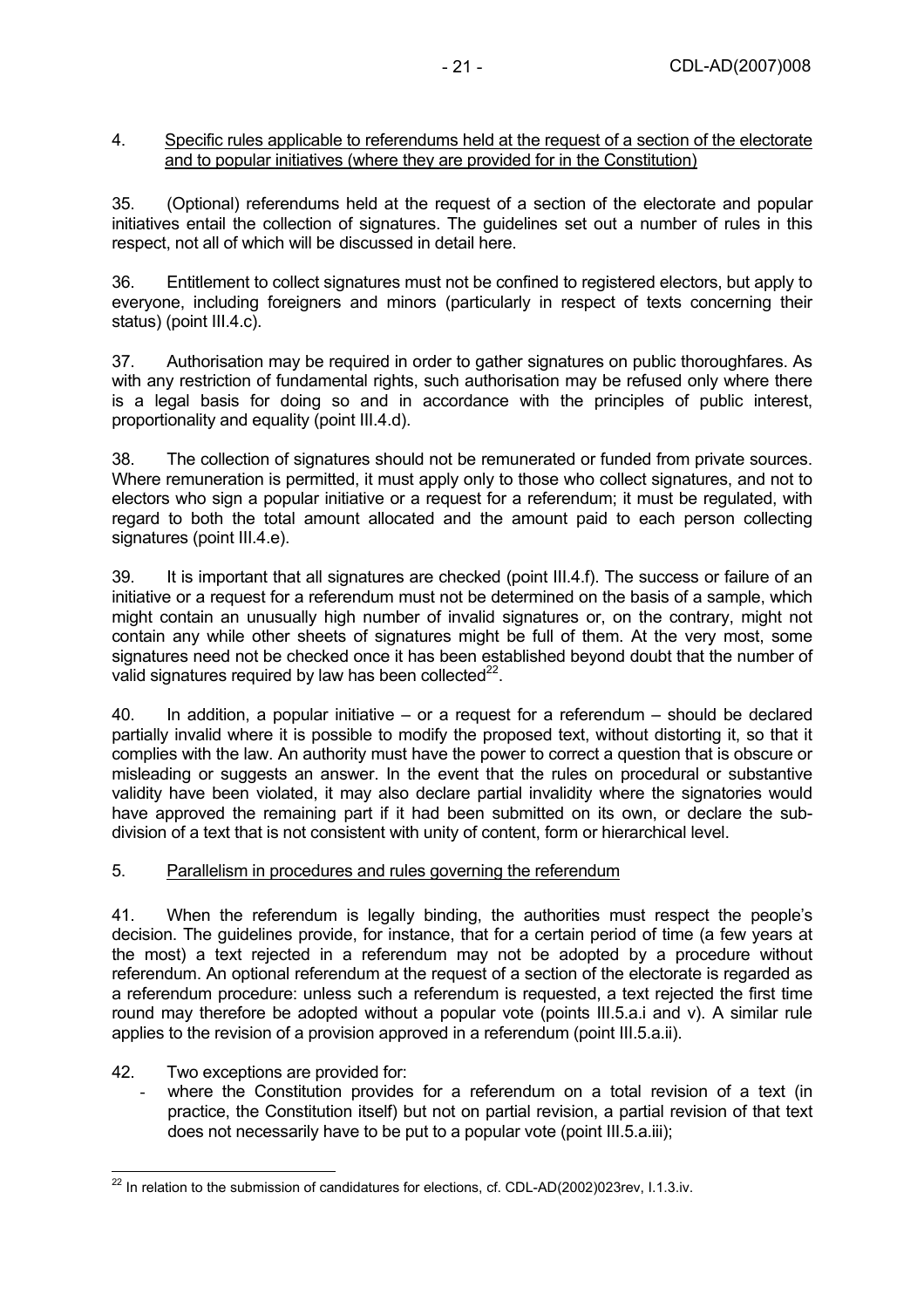Parliament may revise a rule of law superior to that adopted by the popular vote without a referendum; it is entitled to do so in accordance with the principle of hierarchy of legal rules<sup>23</sup>, but this should be avoided for a certain period of time (point III.5.a.iv).

43. The foregoing does not apply to consultative referendums, which are not legally binding on the authorities. The political wisdom of Parliament going against the wishes of (the majority of) the people is clearly another matter.

44. The adoption of a text at the request of an authority other than Parliament, such as the head of state or government, must not freeze the legal situation indefinitely. Accordingly, the guidelines provide that such a text may be revised either by parliamentary means or at the request of a section of the electorate, where applicable after the expiry of a certain period of time (point III.5.c). When a text is adopted as the result of a popular initiative, it must be possible for the people to pronounce on the issue again at the request of another popular initiative, at least after the expiry, where applicable, of a certain period of time (point III.5.b).

45. Constitutional rules relating to referendums should enjoy direct popular legitimacy, ie they should be put to a referendum, compulsorily or at the request of a section of the electorate. In any event, should Parliament wish to introduce a measure limiting popular rights, it should have the power to do so only by means of a measure submitted to one of these forms of referendum (point III.5.d).

# 6. Opinion of Parliament

46. In the case of popular initiatives, it is important for the people to be informed of Parliament's opinion. Accordingly, the guidelines provide for Parliament to give its opinion. Where Parliament opposes a text but wishes to take a step in a similar direction, it is very helpful if it can put a counter-proposal to the popular vote at the same time<sup>24</sup>.

47. Parliament's opinion is all the more necessary when the referendum is requested by the executive. In such cases, it is important to ascertain whether the call to the people is designed to bypass Parliament. Electors must be informed of Parliament's position.

48. Consultation of Parliament must not give rise to delaying tactics. The law must therefore set a deadline for Parliament to give its opinion, and a deadline for the popular vote to take place, where necessary without Parliament's opinion if the latter has not given it in time.

49. In the case of regional or local referendums, the regional or local assembly shall take over the role played by Parliament at the national level.

# 7. Quorum

50. Based on its experience in the area of referendums, the Venice Commission has decided to recommend that no provision be made for rules on quorums.

51. A turn-out quorum (minimum percentage) means that it is in the interests of a proposal's opponents to abstain rather than to vote against it. For example, if 48% of electors are in favour of a proposal, 5% are against it and 47% intend to abstain, the 5% of opponents need only desert the ballot box in order to impose their viewpoint, even though they are very much in the minority. In addition, their absence from the campaign is liable to increase the number of abstentions and thus the likelihood that the quorum will not be reached. Encouraging either

<sup>&</sup>lt;sup>23</sup> CDL-INF(2000)013.

<sup>&</sup>lt;sup>24</sup> The issue of voting procedures where a popular initiative and a counter-proposal are put to the popular vote is highly specific, which is why the guidelines do not comment on it.